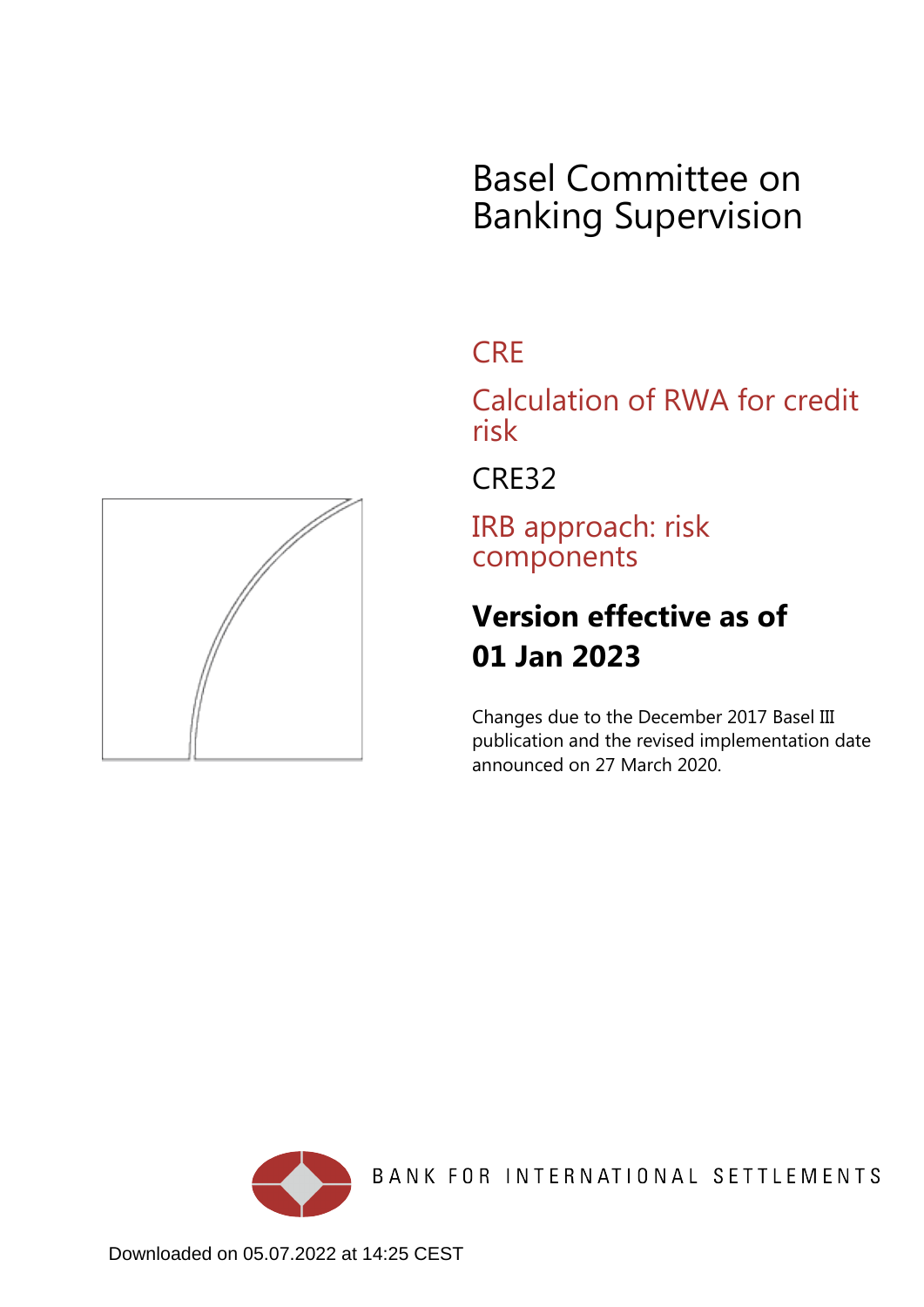*© Bank for International Settlements 2022. All rights reserved.*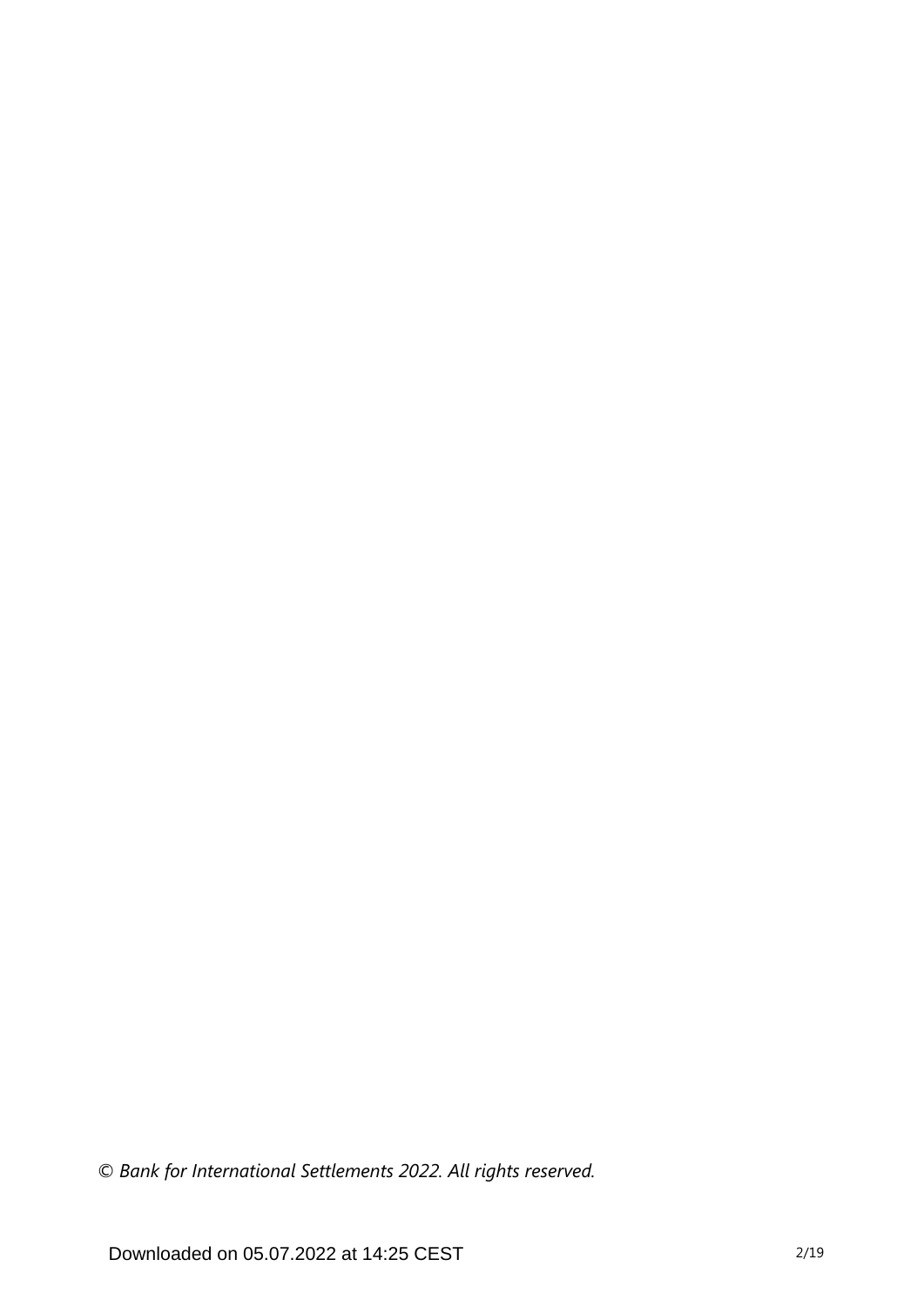# **Introduction**

This chapter presents the calculation of the risk components (PD, LGD, EAD, M) that are used in the formulas set out in [CRE31.](https://www.bis.org/basel_framework/chapter/CRE/31.htm?tldate=20230101&inforce=20230101&published=20200327) In calculating these components, the legal certainty standards for recognising credit risk mitigation under the standardised approach to credit risk ([CRE22](https://www.bis.org/basel_framework/chapter/CRE/22.htm?tldate=20230101&inforce=20230101&published=20201126)) apply for both the foundation and advanced internal ratings-based (IRB) approaches. **32.1**

# **Risk components for corporate, sovereign and bank exposures**

**32.2** This section, [CRE32.2](https://www.bis.org/basel_framework/chapter/CRE/32.htm?tldate=20230101&inforce=20230101&published=20200327#paragraph_CRE_32_20230101_32_2) to [CRE32.56,](https://www.bis.org/basel_framework/chapter/CRE/32.htm?tldate=20230101&inforce=20230101&published=20200327#paragraph_CRE_32_20230101_32_56) sets out the calculation of the risk components for corporate, sovereign and bank exposures. In the case of an exposure that is guaranteed by a sovereign, the floors that apply to the risk components do not apply to that part of the exposure covered by the sovereign guarantee (ie any part of the exposure that is not covered by the guarantee is subject to the relevant floors).

## **Probability of default (PD)**

- For corporate, sovereign and bank exposures, the PD is the one-year PD associated with the internal borrower grade to which that exposure is assigned. The PD of borrowers assigned to a default grade(s), consistent with the reference definition of default, is 100%. The minimum requirements for the derivation of the PD estimates associated with each internal borrower grade are outlined in [CRE36.77](https://www.bis.org/basel_framework/chapter/CRE/36.htm?tldate=20230101&inforce=20230101&published=20200327#paragraph_CRE_36_20230101_36_77) to [CRE36.79](https://www.bis.org/basel_framework/chapter/CRE/36.htm?tldate=20230101&inforce=20230101&published=20200327#paragraph_CRE_36_20230101_36_79). **32.3**
- **32.4** With the exception of exposures in the sovereign asset class, the PD for each exposure that is used as input into the risk weight formula and the calculation of expected loss must not be less than 0.05%.

# **Loss given default (LGD)**

**32.5** A bank must provide an estimate of the LGD for each corporate, sovereign and bank exposure. There are two approaches for deriving this estimate: a foundation approach and an advanced approach. As noted in [CRE30.34,](https://www.bis.org/basel_framework/chapter/CRE/30.htm?tldate=20230101&inforce=20230101&published=20200327#paragraph_CRE_30_20230101_30_34) the advanced approach is not permitted for exposures to certain entities.

**LGD under the foundation internal ratings-based (F-IRB) approach: treatment of unsecured claims and non-recognised collateral**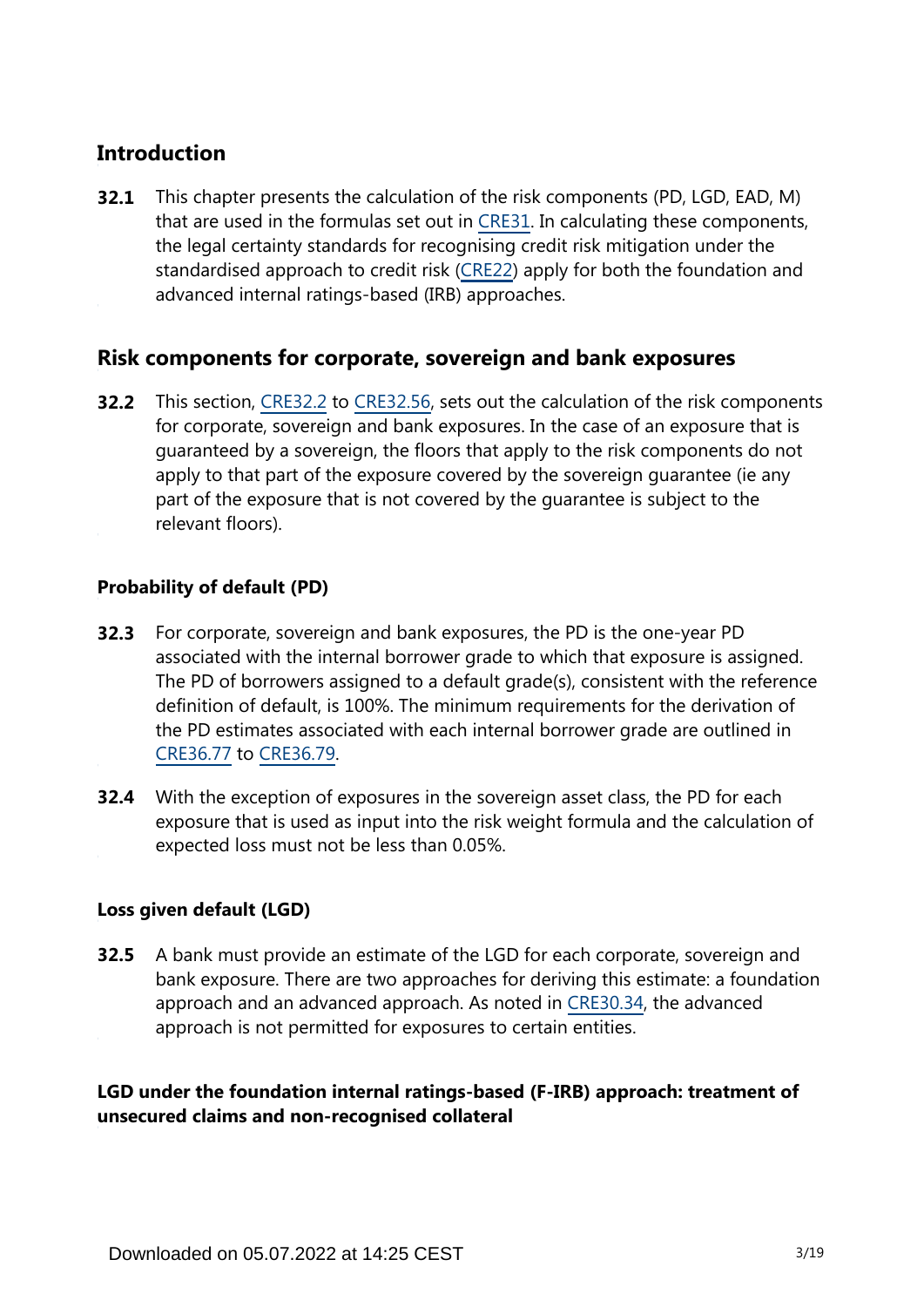# **32.6**

Under the foundation approach, senior claims on sovereigns, banks, securities firms and other financial institutions (including insurance companies and any financial institutions in the corporate asset class) that are not secured by recognised collateral will be assigned a 45% LGD. Senior claims on other corporates that are not secured by recognised collateral will be assigned a 40% LGD.

**32.7** All subordinated claims on corporates, sovereigns and banks will be assigned a 75% LGD. A subordinated loan is a facility that is expressly subordinated to another facility. At national discretion, supervisors may choose to employ a wider definition of subordination. This might include economic subordination, such as cases where the facility is unsecured and the bulk of the borrower's assets are used to secure other exposures.

## **LGD under the F-IRB approach: collateral recognition**

- **32.8** In addition to the eligible financial collateral recognised in the standardised approach, under the F-IRB approach some other forms of collateral, known as eligible IRB collateral, are also recognised. These include receivables, specified commercial and residential real estate, and other physical collateral, where they meet the minimum requirements set out in [CRE36.131](https://www.bis.org/basel_framework/chapter/CRE/36.htm?tldate=20230101&inforce=20230101&published=20200327#paragraph_CRE_36_20230101_36_131) to [CRE36.147](https://www.bis.org/basel_framework/chapter/CRE/36.htm?tldate=20230101&inforce=20230101&published=20200327#paragraph_CRE_36_20230101_36_147). For eligible financial collateral, the requirements are identical to the operational standards as set out in the credit risk mitigation section of the standardised approach (see [CRE22\)](https://www.bis.org/basel_framework/chapter/CRE/22.htm?tldate=20230101&inforce=20230101&published=20201126).
- **32.9** The simple approach to collateral presented in the standardised approach is not available to banks applying the IRB approach.
- **32.10** The LGD applicable to a collateralised transaction (LGD\*) must be calculated as the exposure weighted average of the LGD applicable to the unsecured part of an exposure (LGD $_{1}$ ) and the LGD applicable to the collateralised part of an exposure (LGD<sub>c</sub>). Specifically, the formula that follows must be used, where:
	- (1) E is the current value of the exposure (ie cash lent or securities lent or posted). In the case of securities lent or posted the exposure value has to be increased by applying the appropriate haircuts  $(H<sub>r</sub>)$  according to the comprehensive approach for financial collateral.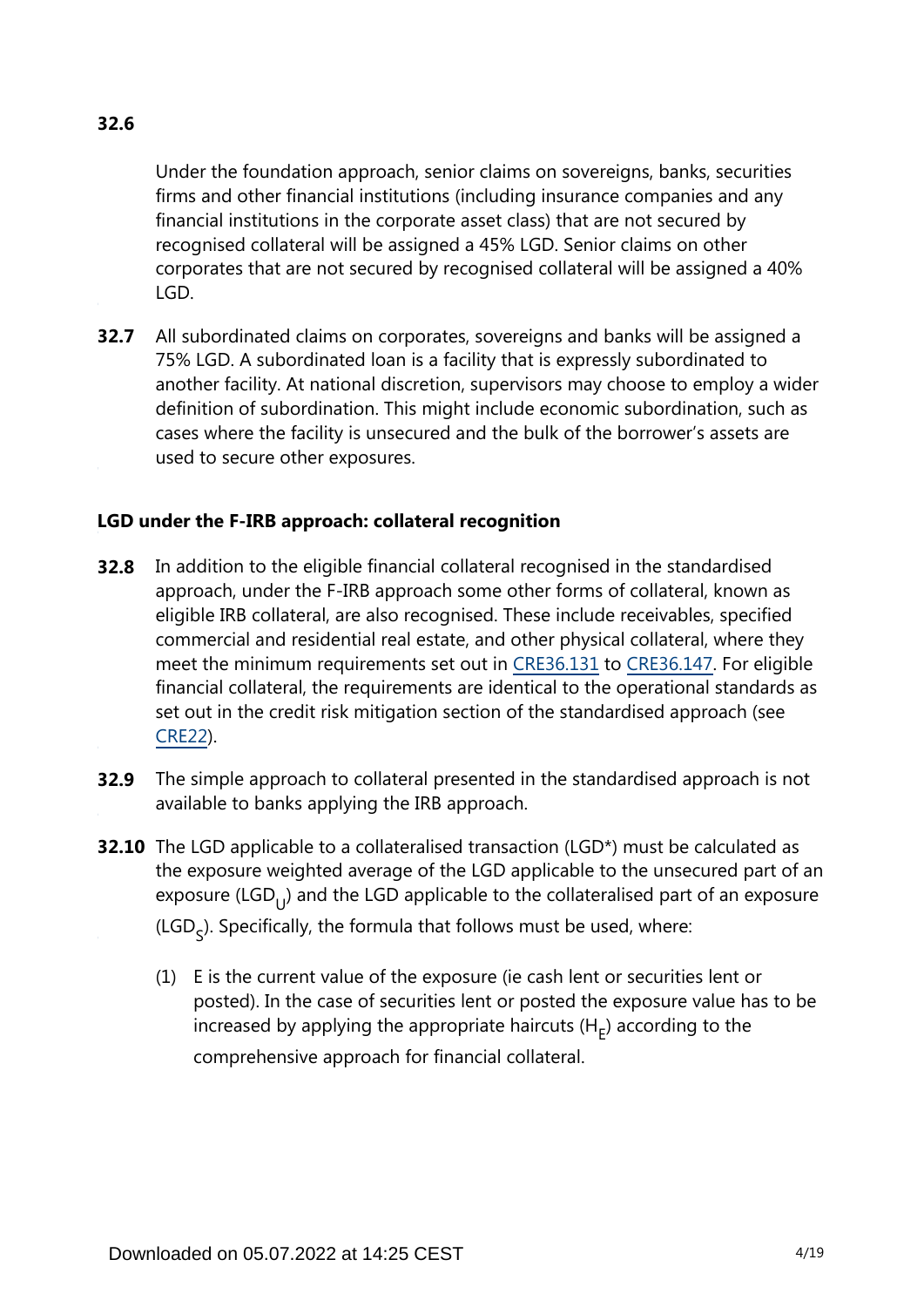- (2)  $E<sub>s</sub>$  is the current value of the collateral received after the application of the haircut applicable for the type of collateral (H<sub>c</sub>) and for any currency mismatches between the exposure and the collateral, as specified in [CRE32.11](https://www.bis.org/basel_framework/chapter/CRE/32.htm?tldate=20230101&inforce=20230101&published=20200327#paragraph_CRE_32_20230101_32_11) to [CRE32.12](https://www.bis.org/basel_framework/chapter/CRE/32.htm?tldate=20230101&inforce=20230101&published=20200327#paragraph_CRE_32_20230101_32_12). E<sub>S</sub> is capped at the value of E ⋅ (1+H<sub>E</sub>).
- (3)  $E_U = E \cdot (1 + H_E) E_S$ . The terms  $E_U$  and  $E_S$  are only used to calculate LGD\*. Banks must continue to calculate EAD without taking into account the presence of any collateral, unless otherwise specified.
- (4) LGD<sub>U</sub> is the LGD applicable for an unsecured exposure, as set out in <u>[CRE32.6](https://www.bis.org/basel_framework/chapter/CRE/32.htm?tldate=20230101&inforce=20230101&published=20200327#paragraph_CRE_32_20230101_32_6)</u> and [CRE32.7.](https://www.bis.org/basel_framework/chapter/CRE/32.htm?tldate=20230101&inforce=20230101&published=20200327#paragraph_CRE_32_20230101_32_7)
- (5)  $LGD<sub>c</sub>$  is the LGD applicable to exposures secured by the type of collateral used in the transaction, as specified in [CRE32.11.](https://www.bis.org/basel_framework/chapter/CRE/32.htm?tldate=20230101&inforce=20230101&published=20200327#paragraph_CRE_32_20230101_32_11)

$$
\mathsf{LGD}^* = \mathsf{LGD}_U \cdot \frac{E_U}{E \cdot \left(1 + H_{\varepsilon}\right)} + \mathsf{LGD}_S \cdot \frac{E_S}{E \cdot \left(1 + H_{\varepsilon}\right)}
$$

**32.11** The following table specifies the LGD<sub>S</sub> and haircuts applicable in the formula set out in [CRE32.10](https://www.bis.org/basel_framework/chapter/CRE/32.htm?tldate=20230101&inforce=20230101&published=20200327#paragraph_CRE_32_20230101_32_10):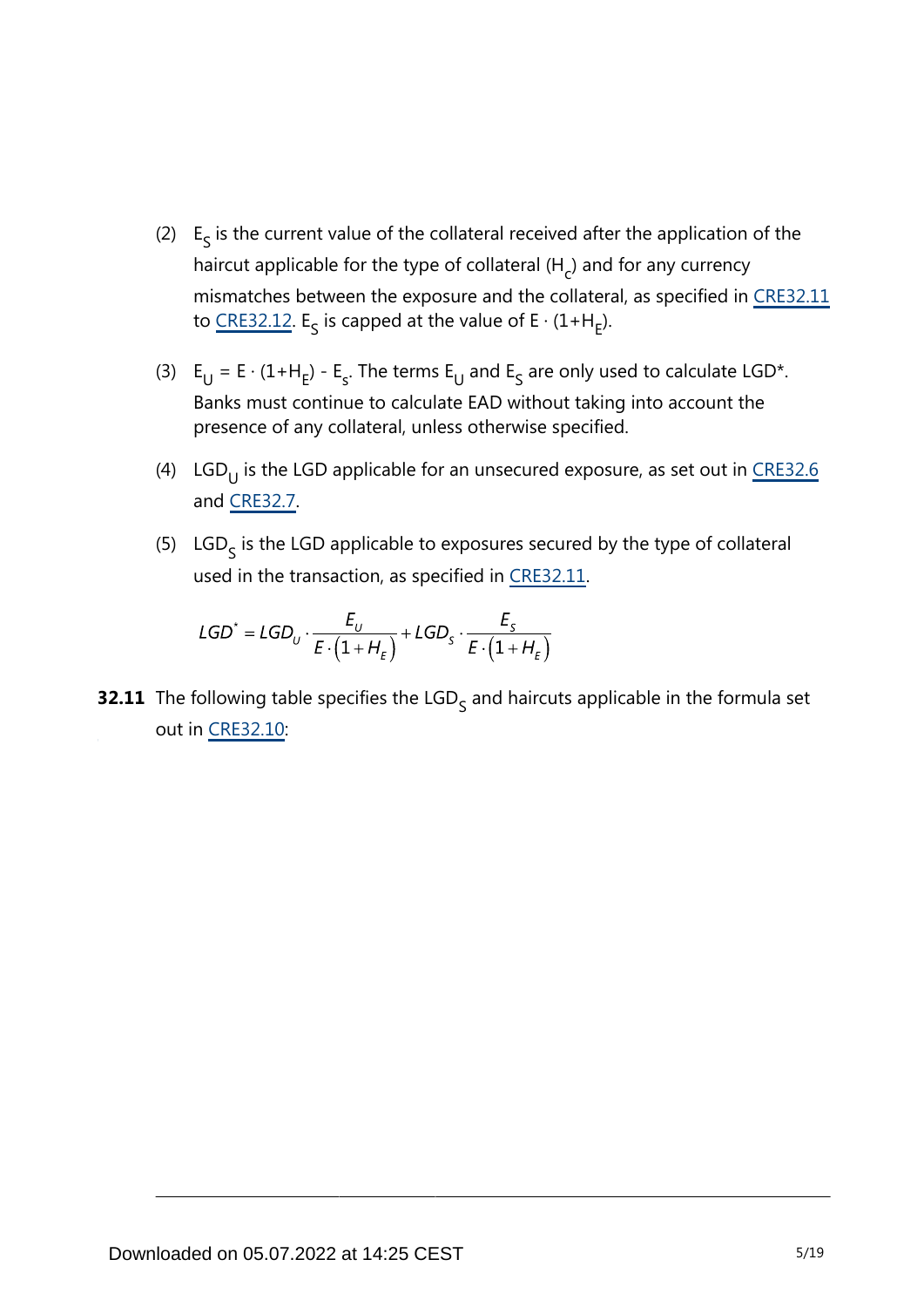| Type of collateral                                              | LGD <sub>c</sub>         | Haircut                                                                                                                                                                                                                                                                                                                                                                                                                                           |
|-----------------------------------------------------------------|--------------------------|---------------------------------------------------------------------------------------------------------------------------------------------------------------------------------------------------------------------------------------------------------------------------------------------------------------------------------------------------------------------------------------------------------------------------------------------------|
| Eligible financial<br>collateral                                | $0\%$                    | As determined by the haircuts that apply in the<br>comprehensive formula of the standardised<br>approach for credit risk (CRE22.49 for jurisdictions<br>that allow the use of ratings for regulatory purposes<br>and CRE22.50 for jurisdictions that do not).<br>The haircuts have to be adjusted for different<br>holding periods and non-daily remargining or<br>revaluation according to CRE22.56 to CRE22.59 of<br>the standardised approach. |
| Eligible receivables                                            | 20%                      | 40%                                                                                                                                                                                                                                                                                                                                                                                                                                               |
| Eligible residential real<br>estate / commercial<br>real estate | 20%                      | 40%                                                                                                                                                                                                                                                                                                                                                                                                                                               |
| Other eligible physical<br>collateral                           | 25%                      | 40%                                                                                                                                                                                                                                                                                                                                                                                                                                               |
| Ineligible collateral                                           | <b>Not</b><br>applicable | 100%                                                                                                                                                                                                                                                                                                                                                                                                                                              |

- **32.12** When eligible collateral is denominated in a different currency to that of the exposure, the haircut for currency risk is the same haircut that applies in the comprehensive approach [\(CRE22.52](https://www.bis.org/basel_framework/chapter/CRE/22.htm?tldate=20230101&inforce=20230101&published=20201126#paragraph_CRE_22_20230101_22_52) of the standardised approach).
- **32.13** Banks that lend securities or post collateral must calculate capital requirements for both of the following: (i) the credit risk or market risk of the securities, if this remains with the bank; and (ii) the counterparty credit risk arising from the risk that the borrower of the securities may default. [CRE32.37](https://www.bis.org/basel_framework/chapter/CRE/32.htm?tldate=20230101&inforce=20230101&published=20200327#paragraph_CRE_32_20230101_32_37) to [CRE32.43](https://www.bis.org/basel_framework/chapter/CRE/32.htm?tldate=20230101&inforce=20230101&published=20200327#paragraph_CRE_32_20230101_32_43) set out the calculation the EAD arising from transactions that give rise to counterparty credit risk. For such transactions the LGD of the counterparty must be determined using the LGD specified for unsecured exposures, as set out in [CRE32.6](https://www.bis.org/basel_framework/chapter/CRE/32.htm?tldate=20230101&inforce=20230101&published=20200327#paragraph_CRE_32_20230101_32_6) and [CRE32.7.](https://www.bis.org/basel_framework/chapter/CRE/32.htm?tldate=20230101&inforce=20230101&published=20200327#paragraph_CRE_32_20230101_32_7)

## **LGD under the F-IRB approach: methodology for the treatment of pools of collateral**

#### **LGD under the advanced approach**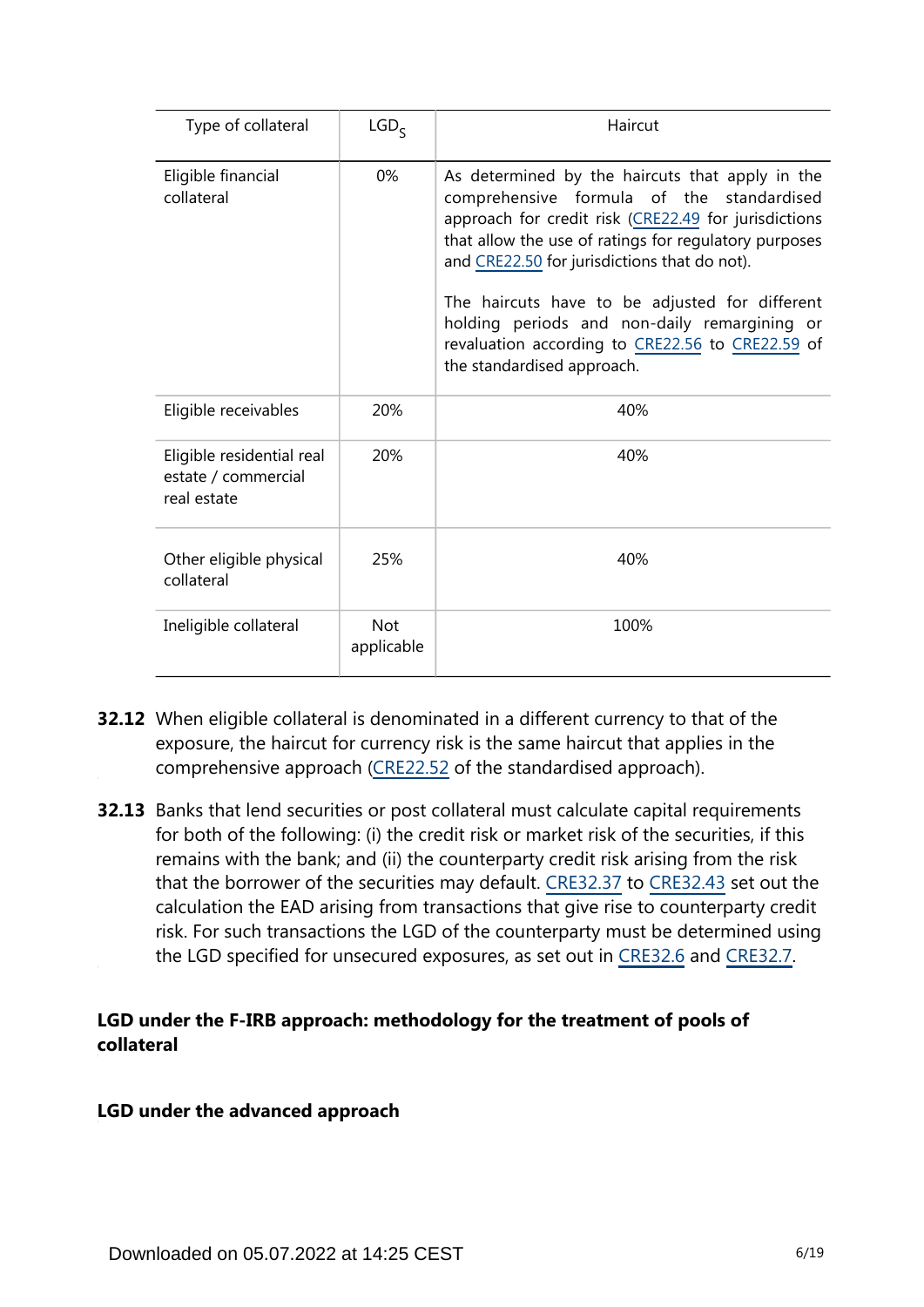- **32.15** Subject to certain additional minimum requirements specified below (and the conditions set out in [CRE30.34\)](https://www.bis.org/basel_framework/chapter/CRE/30.htm?tldate=20230101&inforce=20230101&published=20200327#paragraph_CRE_30_20230101_30_34), supervisors may permit banks to use their own internal estimates of LGD for corporate and sovereign exposures. LGD must be measured as the loss given default as a percentage of the EAD. Banks eligible for the IRB approach that are unable to meet these additional minimum requirements must utilise the foundation LGD treatment described above.
- **32.16** The LGD for each corporate exposure that is used as input into the risk weight formula and the calculation of expected loss must not be less than the parameter floors indicated in the table below (the floors do not apply to the LGD for exposures in the sovereign asset class):

| LGD parameter floors for corporate exposures |                                                                                                                                                   |  |  |  |
|----------------------------------------------|---------------------------------------------------------------------------------------------------------------------------------------------------|--|--|--|
| Unsecured                                    | Secured                                                                                                                                           |  |  |  |
| 25%                                          | Varying by collateral type:<br>• 0% financial<br>• 10% receivables<br>$\bullet$ 10% commercial or residential real estate<br>• 15% other physical |  |  |  |

- **32.17** The LGD floors for secured exposures in the table above apply when the exposure is fully secured (ie the value of collateral after the application of haircuts exceeds the value of the exposure). The LGD floor for a partially secured exposure is calculated as a weighted average of the unsecured LGD floor for the unsecured portion and the secured LGD floor for the secured portion. That is, the following formula should be used to determine the LGD floor, where:
	- (1) LGD<sub>U floor</sub> and LGD<sub>S</sub> floor are the floor values for fully unsecured and fully secured exposures respectively, as specified in the table in [CRE32.16](https://www.bis.org/basel_framework/chapter/CRE/32.htm?tldate=20230101&inforce=20230101&published=20200327#paragraph_CRE_32_20230101_32_16).
	- (2) The other terms are defined as set out in [CRE32.10](https://www.bis.org/basel_framework/chapter/CRE/32.htm?tldate=20230101&inforce=20230101&published=20200327#paragraph_CRE_32_20230101_32_10) and [CRE32.11](https://www.bis.org/basel_framework/chapter/CRE/32.htm?tldate=20230101&inforce=20230101&published=20200327#paragraph_CRE_32_20230101_32_11).

$$
Floor = LGD_{U\,floor} \cdot \frac{E_{U}}{E \cdot (1 + H_{E})} + LGD_{S\,floor} \cdot \frac{E_{S}}{E \cdot (1 + H_{E})}
$$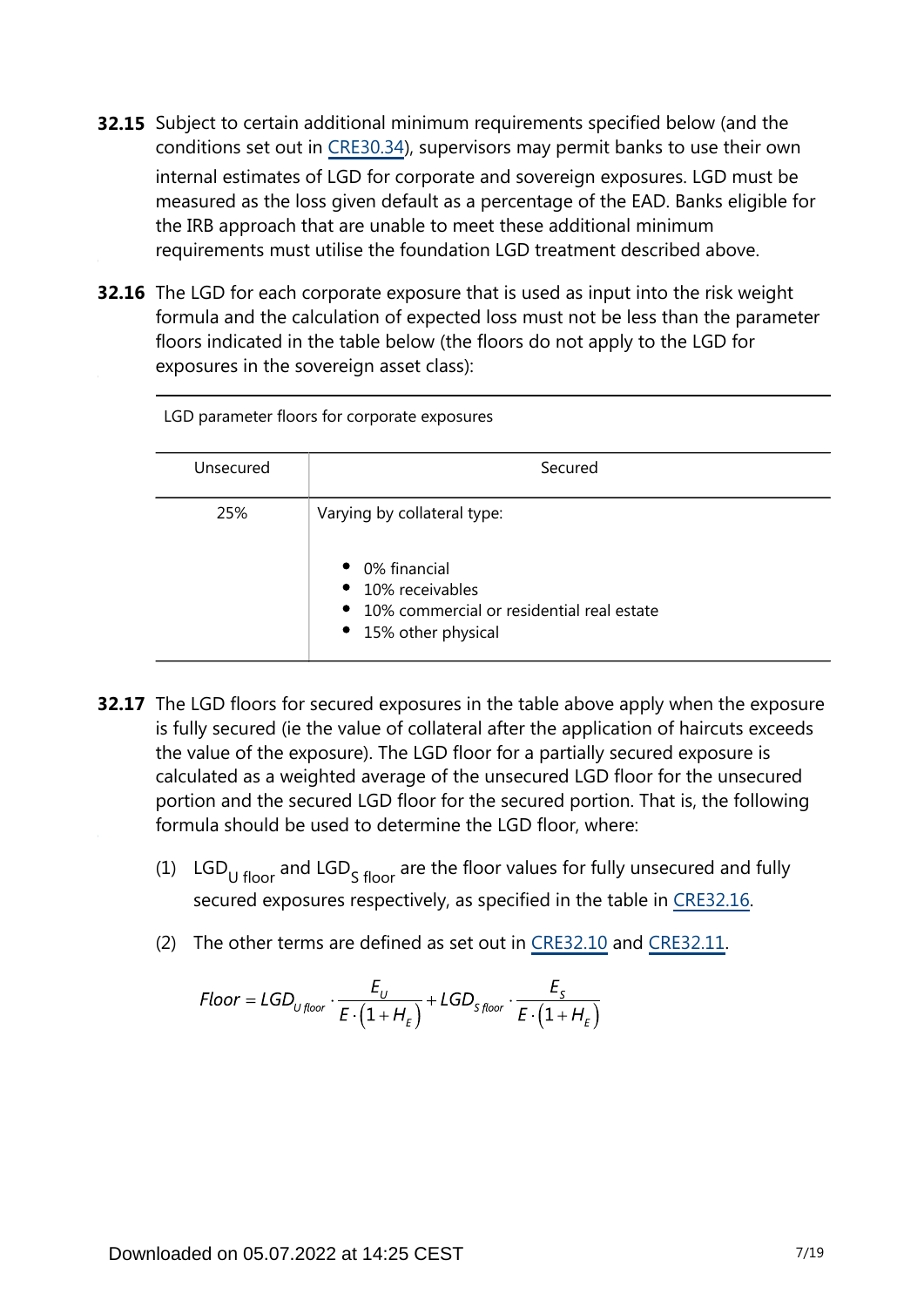**32.18** In cases where a bank has met the conditions to use their own internal estimates of LGD for a pool of unsecured exposures, and takes collateral against one of these exposures, it may not be able to model the effects of the collateral (ie it may not have enough data to model the effect of the collateral on recoveries). In such cases, the bank is permitted to apply the formula set out in [CRE32.10](https://www.bis.org/basel_framework/chapter/CRE/32.htm?tldate=20230101&inforce=20230101&published=20200327#paragraph_CRE_32_20230101_32_10) or

[CRE32.14], with the exception that the  $LGD_{11}$  term would be the bank's own internal estimate of the unsecured LGD. To adopt this treatment the collateral must be eligible under the F-IRB and the bank's estimate of  $LGD_{11}$  must not take account of any effects of collateral recoveries.

**32.19** The minimum requirements for the derivation of LGD estimates are outlined in [CRE36.83](https://www.bis.org/basel_framework/chapter/CRE/36.htm?tldate=20230101&inforce=20230101&published=20200327#paragraph_CRE_36_20230101_36_83) to [CRE36.88](https://www.bis.org/basel_framework/chapter/CRE/36.htm?tldate=20230101&inforce=20230101&published=20200327#paragraph_CRE_36_20230101_36_88).

#### **Treatment of certain repo-style transactions**

**32.20** Banks that want to recognise the effects of master netting agreements on repostyle transactions for capital purposes must apply the methodology outlined in [CRE32.38](https://www.bis.org/basel_framework/chapter/CRE/32.htm?tldate=20230101&inforce=20230101&published=20200327#paragraph_CRE_32_20230101_32_38) for determining E\* for use as the EAD in the calculation of counterparty credit risk. For banks using the advanced approach, own LGD estimates would be permitted for the unsecured equivalent amount (E\*) used to calculate counterparty credit risk. In both cases banks, in addition to counterparty credit risk, must also calculate the capital requirements relating to any credit or market risk to which they remain exposed arising from the underlying securities in the master netting agreement.

#### **Treatment of guarantees and credit derivatives**

- **32.21** There are two approaches for recognition of credit risk mitigation (CRM) in the form of guarantees and credit derivatives in the IRB approach: a foundation approach for banks using supervisory values of LGD, and an advanced approach for those banks using their own internal estimates of LGD.
- **32.22** Under either approach, CRM in the form of guarantees and credit derivatives must not reflect the effect of double default (see [CRE36.102](https://www.bis.org/basel_framework/chapter/CRE/36.htm?tldate=20230101&inforce=20230101&published=20200327#paragraph_CRE_36_20230101_36_102)). As such, to the extent that the CRM is recognised by the bank, the adjusted risk weight will not be less than that of a comparable direct exposure to the protection provider. Consistent with the standardised approach, banks may choose not to recognise credit protection if doing so would result in a higher capital requirement.

# **Treatment of guarantees and credit derivatives: recognition under the foundation approach**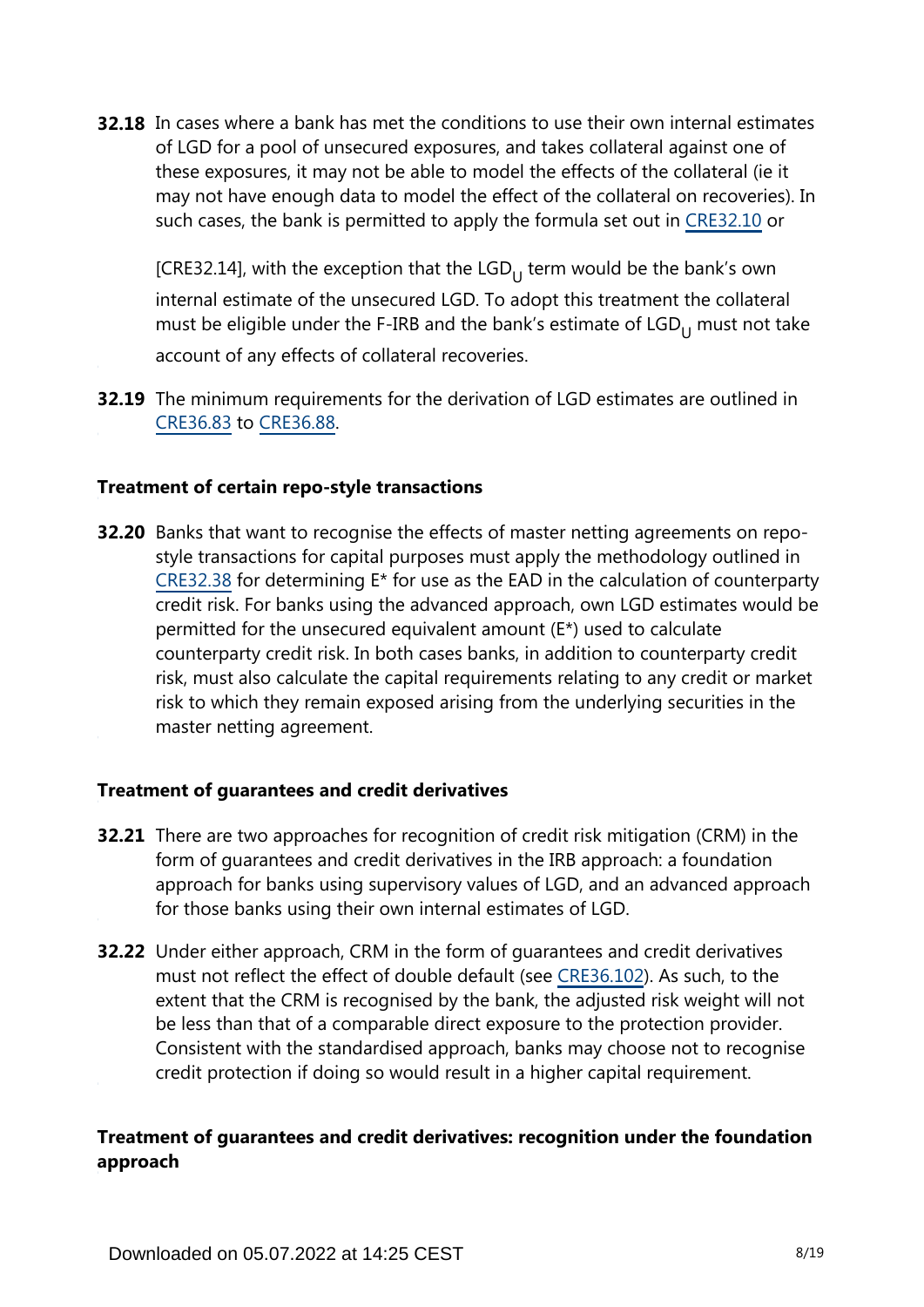- **32.23** For banks using the foundation approach for LGD, the approach to guarantees and credit derivatives closely follows the treatment under the standardised approach as specified in [CRE22.70](https://www.bis.org/basel_framework/chapter/CRE/22.htm?tldate=20230101&inforce=20230101&published=20201126#paragraph_CRE_22_20230101_22_70) to [CRE22.84.](https://www.bis.org/basel_framework/chapter/CRE/22.htm?tldate=20230101&inforce=20230101&published=20201126#paragraph_CRE_22_20230101_22_84) The range of eligible guarantors is the same as under the standardised approach except that companies that are internally rated may also be recognised under the foundation approach. To receive recognition, the requirements outlined in [CRE22.70](https://www.bis.org/basel_framework/chapter/CRE/22.htm?tldate=20230101&inforce=20230101&published=20201126#paragraph_CRE_22_20230101_22_70) to [CRE22.75](https://www.bis.org/basel_framework/chapter/CRE/22.htm?tldate=20230101&inforce=20230101&published=20201126#paragraph_CRE_22_20230101_22_75) of the standardised approach must be met.
- **32.24** Eligible guarantees from eligible guarantors will be recognised as follows:
	- (1) For the covered portion of the exposure, a risk weight is derived by taking:
		- (a) the risk-weight function appropriate to the type of guarantor, and
		- (b) the PD appropriate to the guarantor's borrower grade.
	- (2) The bank may replace the LGD of the underlying transaction with the LGD applicable to the guarantee taking into account seniority and any collateralisation of a guaranteed commitment. For example, when a bank has a subordinated claim on the borrower but the guarantee represents a senior claim on the guarantor this may be reflected by using an LGD applicable for senior exposures (see [CRE32.6\)](https://www.bis.org/basel_framework/chapter/CRE/32.htm?tldate=20230101&inforce=20230101&published=20200327#paragraph_CRE_32_20230101_32_6) instead of an LGD applicable for subordinated exposures.
	- (3) In case the bank applies the standardised approach to direct exposures to the guarantor it may only recognise the guarantee by applying the standardised approach to the covered portion of the exposure.
- **32.25** The uncovered portion of the exposure is assigned the risk weight associated with the underlying obligor.
- **32.26** Where partial coverage exists, or where there is a currency mismatch between the underlying obligation and the credit protection, it is necessary to split the exposure into a covered and an uncovered amount. The treatment in the foundation approach follows that outlined in [CRE22.80](https://www.bis.org/basel_framework/chapter/CRE/22.htm?tldate=20230101&inforce=20230101&published=20201126#paragraph_CRE_22_20230101_22_80) to [CRE22.81](https://www.bis.org/basel_framework/chapter/CRE/22.htm?tldate=20230101&inforce=20230101&published=20201126#paragraph_CRE_22_20230101_22_81) of the standardised approach, and depends upon whether the cover is proportional or tranched.

# **Treatment of guarantees and credit derivatives: recognition under the advanced approach**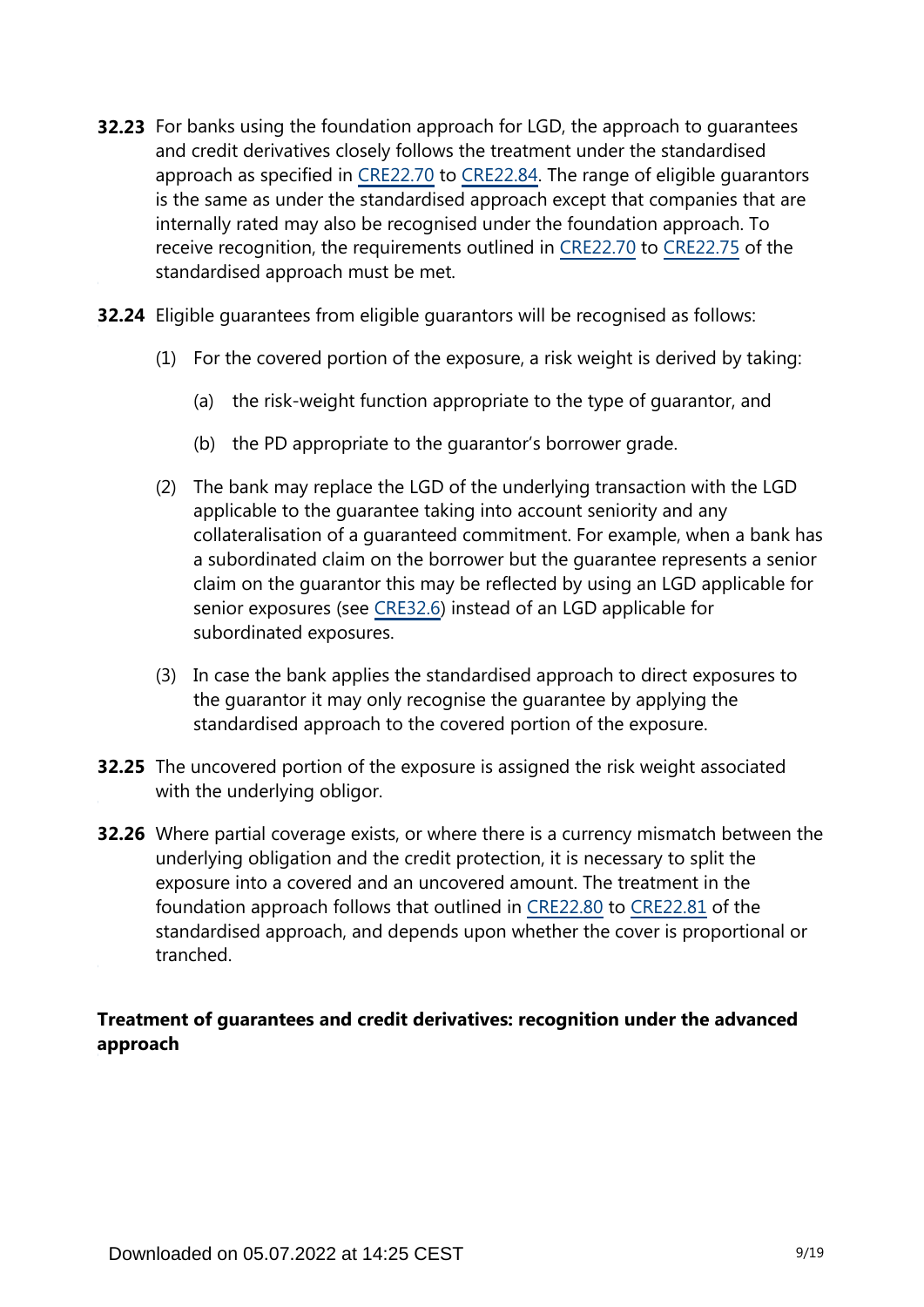**32.27** Banks using the advanced approach for estimating LGDs may reflect the riskmitigating effect of guarantees and credit derivatives through either adjusting PD or LGD estimates. Whether adjustments are done through PD or LGD, they must be done in a consistent manner for a given guarantee or credit derivative type. In

doing so, banks must not include the effect of double default in such adjustments. Thus, the adjusted risk weight must not be less than that of a comparable direct exposure to the protection provider. In case the bank applies the standardised approach to direct exposures to the guarantor it may only recognise the guarantee by applying the standardised approach to the covered portion of the exposure. In case the bank applies the F-IRB approach to direct exposures to the guarantor it may only recognise the guarantee by determining the risk weight for the comparable direct exposure to the guarantor according to the F-IRB approach.

<span id="page-9-1"></span>**32.28** A bank relying on own-estimates of LGD has the option to adopt the treatment outlined in [CRE32.23](https://www.bis.org/basel_framework/chapter/CRE/32.htm?tldate=20230101&inforce=20230101&published=20200327#paragraph_CRE_32_20230101_32_23) to [CRE32.26](https://www.bis.org/basel_framework/chapter/CRE/32.htm?tldate=20230101&inforce=20230101&published=20200327#paragraph_CRE_32_20230101_32_26) above for banks under the F-IRB approach, or to make an adjustment to its LGD estimate of the exposure to reflect the presence of the guarantee or credit derivative. Under this option, there are no limits to the range of eligible guarantors although the set of minimum requirements provided in [CRE36.104](https://www.bis.org/basel_framework/chapter/CRE/36.htm?tldate=20230101&inforce=20230101&published=20200327#paragraph_CRE_36_20230101_36_104) to [CRE36.105](https://www.bis.org/basel_framework/chapter/CRE/36.htm?tldate=20230101&inforce=20230101&published=20200327#paragraph_CRE_36_20230101_36_105) concerning the type of guarantee must be satisfied. For credit derivatives, the requirements of [CRE36.110](https://www.bis.org/basel_framework/chapter/CRE/36.htm?tldate=20230101&inforce=20230101&published=20200327#paragraph_CRE_36_20230101_36_110) to [CRE36.111](https://www.bis.org/basel_framework/chapter/CRE/36.htm?tldate=20230101&inforce=20230101&published=20200327#paragraph_CRE_36_20230101_36_111) must be satisfied. $\frac{1}{2}$  $\frac{1}{2}$  $\frac{1}{2}$  For exposures for which a bank has permission to use its own estimates of LGD, the bank may recognise the risk mitigating effects of first-to-default credit derivatives, but may not recognise the risk mitigating effects of second-to-default or more generally nth-to-default credit derivatives.

#### *Footnotes*

<span id="page-9-0"></span>*[1](#page-9-1)*

*When credit derivatives do not cover the restructuring of the underlying obligation, the partial recognition set out in [CRE22.75](https://www.bis.org/basel_framework/chapter/CRE/22.htm?tldate=20230101&inforce=20230101&published=20201126#paragraph_CRE_22_20230101_22_75) of the standardised approach applies.*

#### **Exposure at default (EAD)**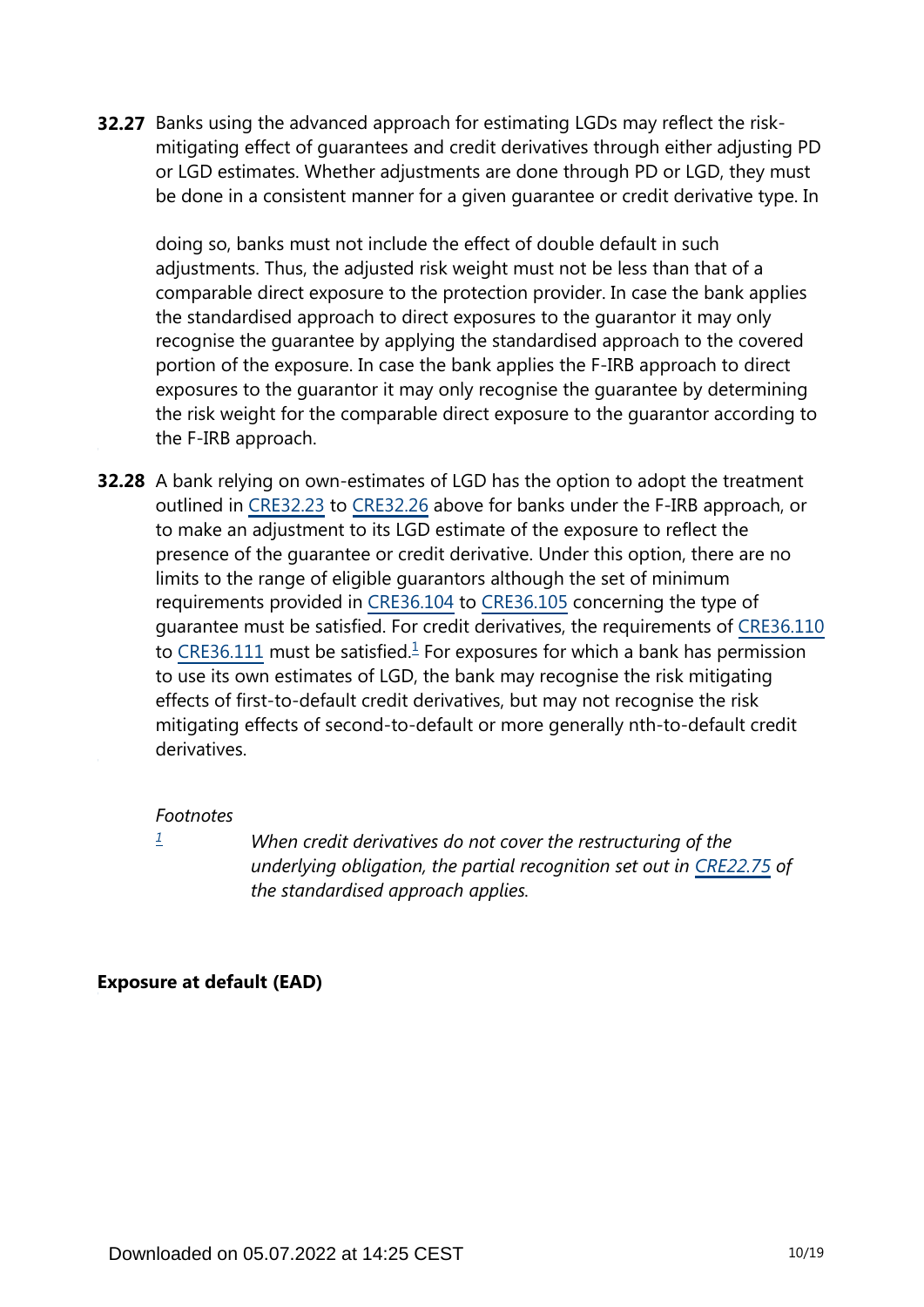**32.29** The following sections apply to both on and off-balance sheet positions. All exposures are measured gross of specific provisions or partial write-offs. The EAD on drawn amounts should not be less than the sum of: (i) the amount by which a bank's regulatory capital would be reduced if the exposure were written-off fully; and (ii) any specific provisions and partial write-offs. When the difference between the instrument's EAD and the sum of (i) and (ii) is positive, this amount is termed a discount. The calculation of risk-weighted assets is independent of any

discounts. Under the limited circumstances described in [CRE35.4,](https://www.bis.org/basel_framework/chapter/CRE/35.htm?tldate=20230101&inforce=20230101&published=20200327#paragraph_CRE_35_20230101_35_4) discounts may be included in the measurement of total eligible provisions for purposes of the EL-provision calculation set out in [CRE35.](https://www.bis.org/basel_framework/chapter/CRE/35.htm?tldate=20230101&inforce=20230101&published=20200327)

#### **Exposure measurement for on-balance sheet items**

**32.30** On-balance sheet netting of loans and deposits will be recognised subject to the same conditions as under [CRE22.68](https://www.bis.org/basel_framework/chapter/CRE/22.htm?tldate=20230101&inforce=20230101&published=20201126#paragraph_CRE_22_20230101_22_68) of the standardised approach. Where currency or maturity mismatched on-balance sheet netting exists, the treatment follows the standardised approach, as set out in [CRE22.10](https://www.bis.org/basel_framework/chapter/CRE/22.htm?tldate=20230101&inforce=20230101&published=20201126#paragraph_CRE_22_20230101_22_10) and [CRE22.12](https://www.bis.org/basel_framework/chapter/CRE/22.htm?tldate=20230101&inforce=20230101&published=20201126#paragraph_CRE_22_20230101_22_12) to [CRE22.](https://www.bis.org/basel_framework/chapter/CRE/22.htm?tldate=20230101&inforce=20230101&published=20201126#paragraph_CRE_22_20230101_22_15) [15](https://www.bis.org/basel_framework/chapter/CRE/22.htm?tldate=20230101&inforce=20230101&published=20201126#paragraph_CRE_22_20230101_22_15).

## **Exposure measurement for off-balance sheet items (with the exception of derivatives)**

- **32.31** For off-balance sheet items there are two approaches for the estimation of EAD: a foundation approach and an advanced approach. When only the drawn balances of revolving facilities have been securitised, banks must ensure that they continue to hold required capital against the undrawn balances associated with the securitised exposures.
- **32.32** In the foundation approach, EAD is calculated as the committed but undrawn amount multiplied by a credit conversion factor (CCF). In the advanced approach, EAD for undrawn commitments may be calculated as the committed but undrawn amount multiplied by a CCF or derived from direct estimates of total facility EAD. In both the foundation approach and advanced approaches, the definition of commitments is the same as in the standardised approach, as set out in [CRE20.](https://www.bis.org/basel_framework/chapter/CRE/20.htm?tldate=20230101&inforce=20230101&published=20201126#paragraph_CRE_20_20230101_20_94) [94](https://www.bis.org/basel_framework/chapter/CRE/20.htm?tldate=20230101&inforce=20230101&published=20201126#paragraph_CRE_20_20230101_20_94).

#### **EAD under the foundation approach**

**32.33** The types of instruments and the CCFs applied to them under the F-IRB approach are the same as those in the standardised approach, as set out in [CRE20.94](https://www.bis.org/basel_framework/chapter/CRE/20.htm?tldate=20230101&inforce=20230101&published=20201126#paragraph_CRE_20_20230101_20_94) to [CRE20.101.](https://www.bis.org/basel_framework/chapter/CRE/20.htm?tldate=20230101&inforce=20230101&published=20201126#paragraph_CRE_20_20230101_20_101)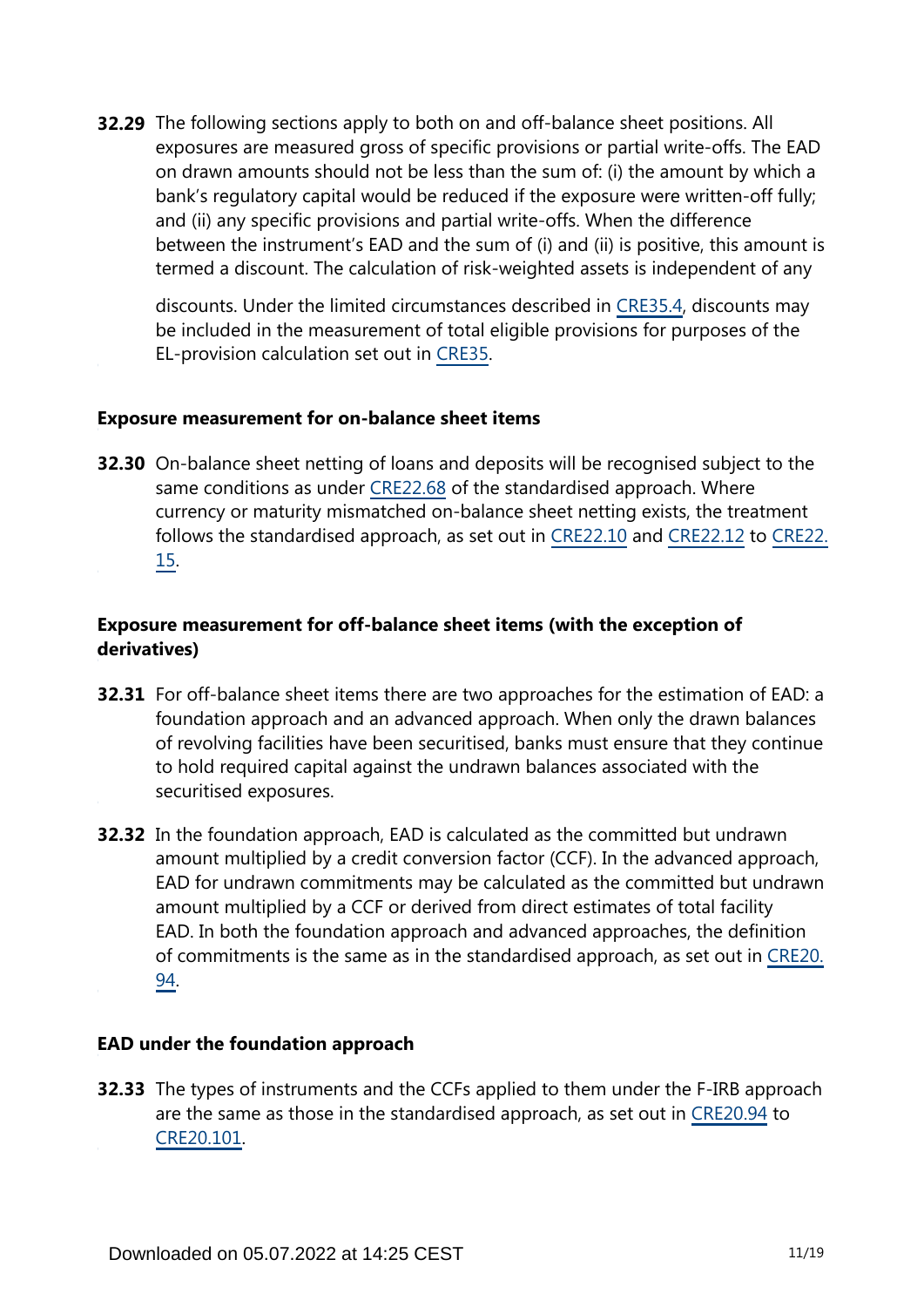# **32.34**

The amount to which the CCF is applied is the lower of the value of the unused committed credit line, and the value that reflects any possible constraining of the availability of the facility, such as the existence of a ceiling on the potential lending amount which is related to a borrower's reported cash flow. If the facility is constrained in this way, the bank must have sufficient line monitoring and management procedures to support this contention.

**32.35** Where a commitment is obtained on another off-balance sheet exposure, banks under the foundation approach are to apply the lower of the applicable CCFs.

#### **EAD under the advanced approach**

<span id="page-11-1"></span>**32.36** Banks which meet the minimum requirements for use of their own estimates of EAD (see [CRE36.89](https://www.bis.org/basel_framework/chapter/CRE/36.htm?tldate=20230101&inforce=20230101&published=20200327#paragraph_CRE_36_20230101_36_89) to [CRE36.98](https://www.bis.org/basel_framework/chapter/CRE/36.htm?tldate=20230101&inforce=20230101&published=20200327#paragraph_CRE_36_20230101_36_98)) will be allowed for exposures for which A-IRB is permitted (see [CRE30.33](https://www.bis.org/basel_framework/chapter/CRE/30.htm?tldate=20230101&inforce=20230101&published=20200327#paragraph_CRE_30_20230101_30_33)) to use their own internal estimates of EAD for undrawn revolving commitments<sup>[2](#page-11-0)</sup> to extend credit, purchase assets or issue credit substitutes provided the exposure is not subject to a CCF of 100% in the foundation approach (see [CRE32.33](https://www.bis.org/basel_framework/chapter/CRE/32.htm?tldate=20230101&inforce=20230101&published=20200327#paragraph_CRE_32_20230101_32_33)). Standardised approach CCFs must be used for all other off-balance sheet items (for example, undrawn non-revolving commitments), and must be used where the minimum requirements for own estimates of EAD are not met. The EAD for each exposure that is not in the sovereign asset class that is used as input into the risk weight formula and the calculation of expected loss is subject to a floor that is the sum of: (i) the on balance sheet amount; and (ii) 50% of the off balance sheet exposure using the applicable CCF in the standardised approach.

#### *Footnotes*

<span id="page-11-0"></span>*[2](#page-11-1)*

*A revolving loan facility is one that lets a borrower obtain a loan where the borrower has the flexibility to decide how often to withdraw from the loan and at what time intervals. A revolving facility allows the borrower to drawdown, repay and re-draw loans advanced to it. Facilities that allow prepayments and subsequent redraws of those prepayments are considered as revolving.*

# **Exposures that give rise to counterparty credit risk**

**32.37** For exposures that give rise to counterparty credit risk according to [CRE51.4](https://www.bis.org/basel_framework/chapter/CRE/51.htm?tldate=20230101&inforce=20230101&published=20200327#paragraph_CRE_51_20230101_51_4) (ie OTC derivatives, exchange-traded derivatives, long settlement transactions and securities financing transactions (SFTs)), the EAD is to be calculated under the rules set forth in [CRE50](https://www.bis.org/basel_framework/chapter/CRE/50.htm?tldate=20230101&inforce=20191215&published=20191215) to [CRE54](https://www.bis.org/basel_framework/chapter/CRE/54.htm?tldate=20230101&inforce=20230101&published=20200327).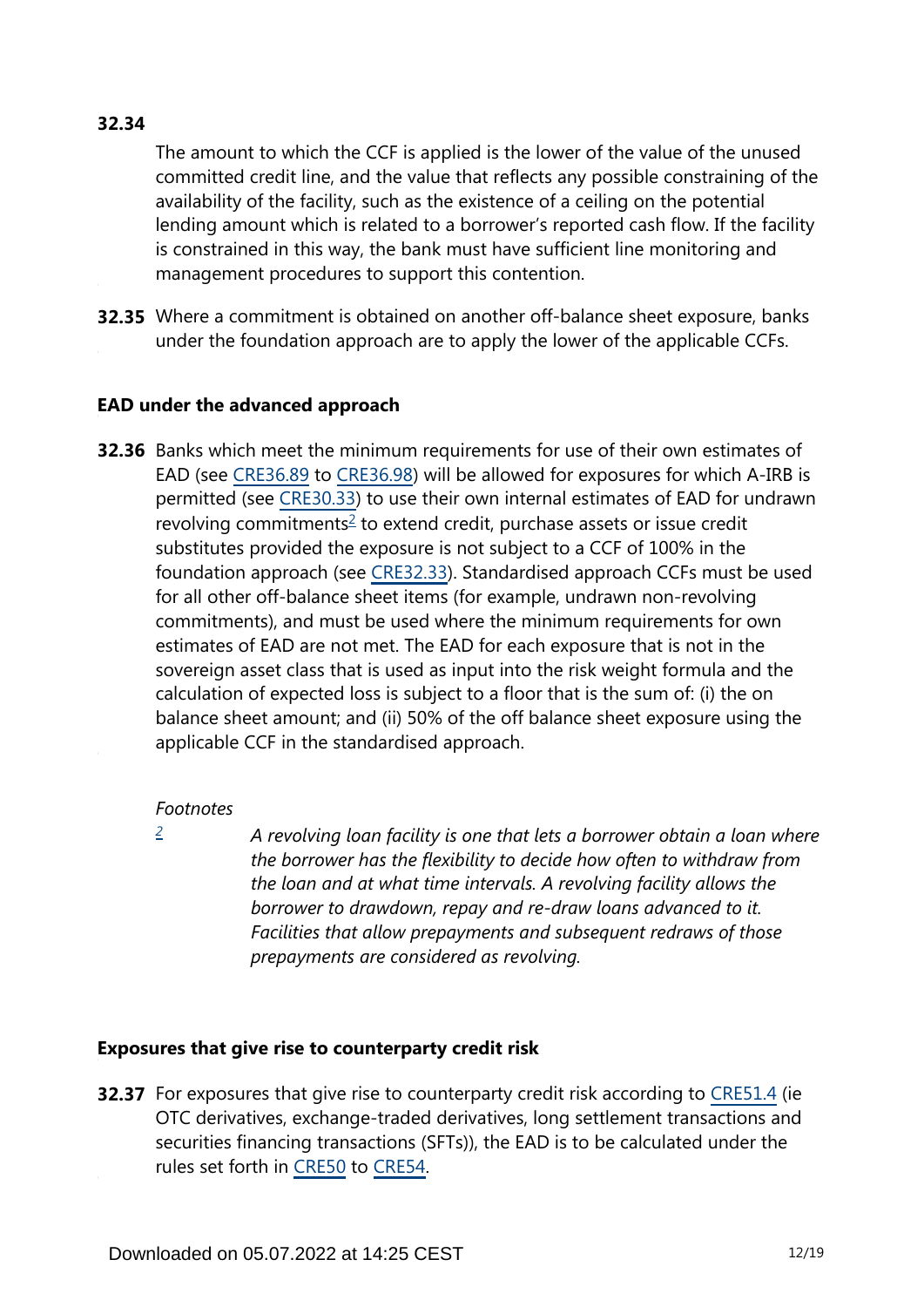- **32.38** For SFTs, banks may recognise a reduction in the counterparty credit risk requirement arising from the effect of a master netting agreement providing that it satisfies the criteria set out in [CRE22.62](https://www.bis.org/basel_framework/chapter/CRE/22.htm?tldate=20230101&inforce=20230101&published=20201126#paragraph_CRE_22_20230101_22_62) and [CRE22.63](https://www.bis.org/basel_framework/chapter/CRE/22.htm?tldate=20230101&inforce=20230101&published=20201126#paragraph_CRE_22_20230101_22_63) of the standardised approach. The bank must calculate E\*, which is the exposure to be used for the counterparty credit risk requirement taking account of the risk mitigation of collateral received, using the formula set out in [CRE22.65](https://www.bis.org/basel_framework/chapter/CRE/22.htm?tldate=20230101&inforce=20230101&published=20201126#paragraph_CRE_22_20230101_22_65) of the standardised approach. In calculating risk-weighted assets and expected loss (EL) amounts for the counterparty credit risk arising from the set of transactions covered by the master netting agreement, E\* must be used as the EAD of the counterparty.
- **32.39** As an alternative to the use of standard haircuts for the calculation of the counterparty credit risk requirement for SFTs set out in [CRE32.38](https://www.bis.org/basel_framework/chapter/CRE/32.htm?tldate=20230101&inforce=20230101&published=20200327#paragraph_CRE_32_20230101_32_38), banks may be permitted to use a value-at-risk (VaR) models approach to reflect price volatility of the exposures and the financial collateral. This approach can take into account the correlation effects between security positions. This approach applies to single SFTs and SFTs covered by netting agreements on a counterparty-by-counterparty basis, both under the condition that the collateral is revalued on a daily basis. This holds for the underlying securities being different and unrelated to securitisations. The master netting agreement must satisfy the criteria set out in [CRE22.62](https://www.bis.org/basel_framework/chapter/CRE/22.htm?tldate=20230101&inforce=20230101&published=20201126#paragraph_CRE_22_20230101_22_62) and [CRE22.63](https://www.bis.org/basel_framework/chapter/CRE/22.htm?tldate=20230101&inforce=20230101&published=20201126#paragraph_CRE_22_20230101_22_63) of the standardised approach. The VaR models approach is available to banks that have received supervisory recognition for an internal market risk model according to [MAR30.2](https://www.bis.org/basel_framework/chapter/MAR/30.htm?tldate=20230101&inforce=20230101&published=20200327#paragraph_MAR_30_20230101_30_2). Banks which have not received market risk model recognition can separately apply for supervisory recognition to use their internal VaR models for the calculation of potential price volatility for SFTs, provided the model meets the requirements of [MAR30.2.](https://www.bis.org/basel_framework/chapter/MAR/30.htm?tldate=20230101&inforce=20230101&published=20200327#paragraph_MAR_30_20230101_30_2) Although the market risk standards have changed from a 99% VaR to a 97.5% expected shortfall, the VaR models approach to SFTs retains the use of a 99% VaR to calculate the counterparty credit risk for SFTs. The VaR model needs to capture risk sufficient to pass the backtesting and profit and loss attribution tests of [MAR30.4](https://www.bis.org/basel_framework/chapter/MAR/30.htm?tldate=20230101&inforce=20230101&published=20200327#paragraph_MAR_30_20230101_30_4). The default risk charge of [MAR33.18](https://www.bis.org/basel_framework/chapter/MAR/33.htm?tldate=20230101&inforce=20230101&published=20200605#paragraph_MAR_33_20230101_33_18) to [MAR33.39](https://www.bis.org/basel_framework/chapter/MAR/33.htm?tldate=20230101&inforce=20230101&published=20200605#paragraph_MAR_33_20230101_33_39) is not required in the VaR model for SFTs.
- **32.40** The quantitative and qualitative criteria for recognition of internal market risk models for SFTs are in principle the same as in [MAR30.5](https://www.bis.org/basel_framework/chapter/MAR/30.htm?tldate=20230101&inforce=20230101&published=20200327#paragraph_MAR_30_20230101_30_5) to [MAR30.16](https://www.bis.org/basel_framework/chapter/MAR/30.htm?tldate=20230101&inforce=20230101&published=20200327#paragraph_MAR_30_20230101_30_16) and [MAR33.](https://www.bis.org/basel_framework/chapter/MAR/33.htm?tldate=20230101&inforce=20230101&published=20200605#paragraph_MAR_33_20230101_33_1) [1](https://www.bis.org/basel_framework/chapter/MAR/33.htm?tldate=20230101&inforce=20230101&published=20200605#paragraph_MAR_33_20230101_33_1) to [MAR33.12](https://www.bis.org/basel_framework/chapter/MAR/33.htm?tldate=20230101&inforce=20230101&published=20200605#paragraph_MAR_33_20230101_33_12). The minimum liquidity horizon or the holding period for SFTs is 5 business days for margined repo-style transactions, rather than the 10 business days in [MAR33.12.](https://www.bis.org/basel_framework/chapter/MAR/33.htm?tldate=20230101&inforce=20230101&published=20200605#paragraph_MAR_33_20230101_33_12) For other transactions eligible for the VaR models approach, the 10 business day holding period will be retained. The minimum holding period should be adjusted upwards for market instruments where such a holding period would be inappropriate given the liquidity of the instrument concerned.
- **32.41** The calculation of the exposure E<sup>\*</sup> for banks using their internal model to calculate their counterparty credit risk requirement will be as follows, where banks will use the previous day's VaR number: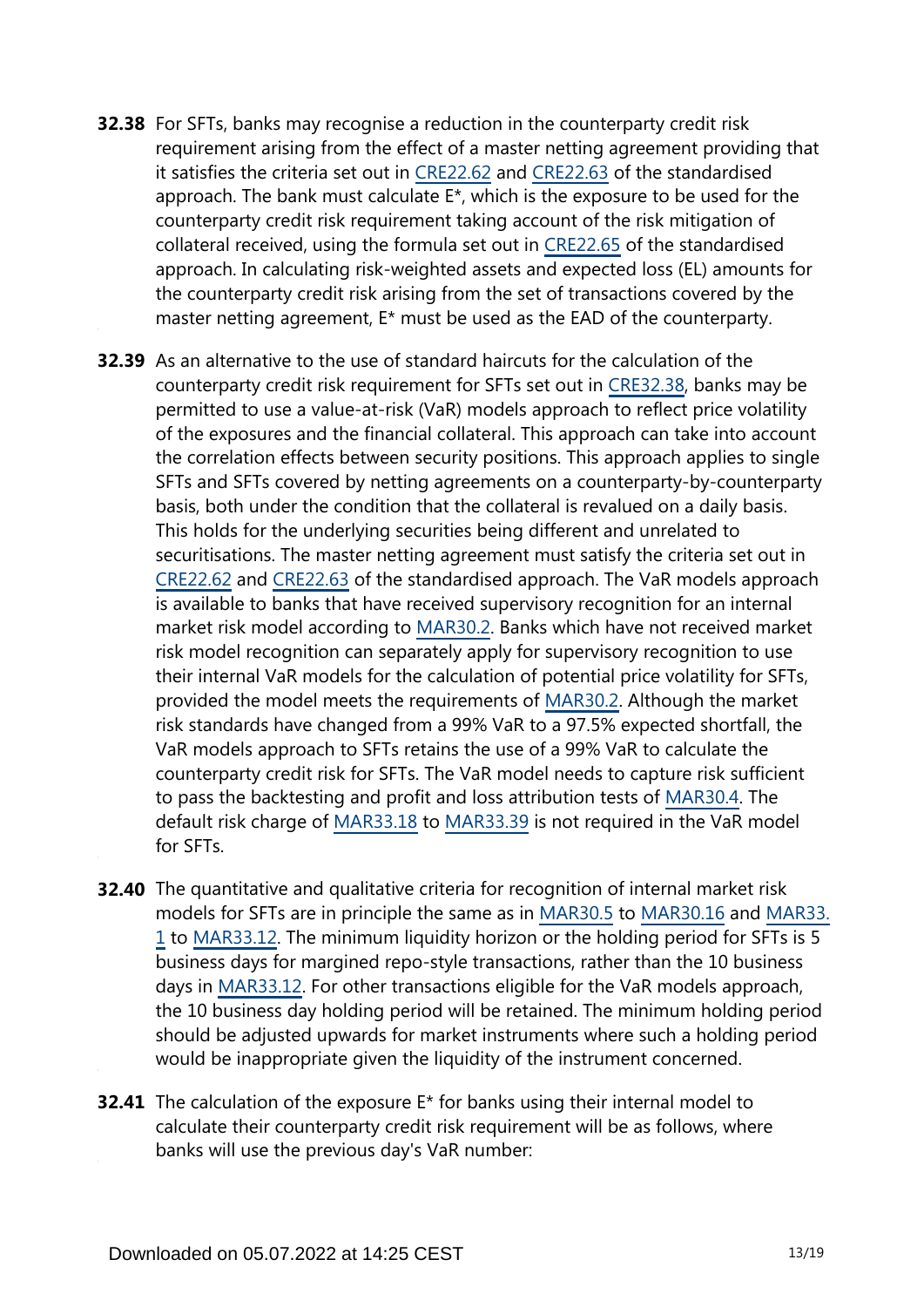$$
E^* = \max\Big\{0, \Big[\Big(\sum E - \sum C\Big) + VaR\,output\,from\,internal\,model\Big]\Big\}
$$

- **32.42** Subject to supervisory approval, instead of using the VaR approach, banks may also calculate an effective expected positive exposure for repo-style and other similar SFTs, in accordance with the internal models method set out in the counterparty credit risk standards.
- **32.43** As in the standardised approach, for transactions where the conditions in [CRE22.](https://www.bis.org/basel_framework/chapter/CRE/22.htm?tldate=20230101&inforce=20230101&published=20201126#paragraph_CRE_22_20230101_22_36) [36](https://www.bis.org/basel_framework/chapter/CRE/22.htm?tldate=20230101&inforce=20230101&published=20201126#paragraph_CRE_22_20230101_22_36) are met, and in addition, the counterparty is a core market participant as specified in [CRE22.37](https://www.bis.org/basel_framework/chapter/CRE/22.htm?tldate=20230101&inforce=20230101&published=20201126#paragraph_CRE_22_20230101_22_37), supervisors may choose not to apply the haircuts specified under the comprehensive approach, but instead to apply a zero H. A netting set that contains any transaction that does not meet the requirements in [CRE22.36](https://www.bis.org/basel_framework/chapter/CRE/22.htm?tldate=20230101&inforce=20230101&published=20201126#paragraph_CRE_22_20230101_22_36) of the standardised approach is not eligible for this treatment.

#### **Effective maturity (M)**

- **32.44** Effective maturity (M) will be 2.5 years for exposures to which the bank applies the foundation approach, except for repo-style transactions where the effective maturity is 6 months (ie M=0.5). National supervisors may choose to require all banks in their jurisdiction (those using the foundation and advanced approaches) to measure M for each facility using the definition provided below.
- **32.45** Banks using any element of the A-IRB approach are required to measure effective maturity for each facility as defined below. However, national supervisors may allow the effective maturity to be fixed at 2.5 years (the "fixed maturity treatment") for facilities to certain smaller domestic corporate borrowers if the reported sales (ie turnover) as well as total assets for the consolidated group of which the firm is a part of are less than €500 million. The consolidated group has to be a domestic company based in the country where the fixed maturity treatment is applied. If adopted, national supervisors must apply the fixed maturity treatment to all IRB banks using the advanced approach in that country, rather than on a bank-by-bank basis.
- **32.46** Except as noted in [CRE32.51,](https://www.bis.org/basel_framework/chapter/CRE/32.htm?tldate=20230101&inforce=20230101&published=20200327#paragraph_CRE_32_20230101_32_51) the effective maturity (M) is subject to a floor of one year and a cap of 5 years.
- **32.47** For an instrument subject to a determined cash flow schedule, effective maturity M is defined as follows, where  $CF<sub>+</sub>$  denotes the cash flows (principal, interest payments and fees) contractually payable by the borrower in period t:

*Effective maturity* = M =  $\sum_{t} t \cdot CF_t / \sum_{t} CF_t$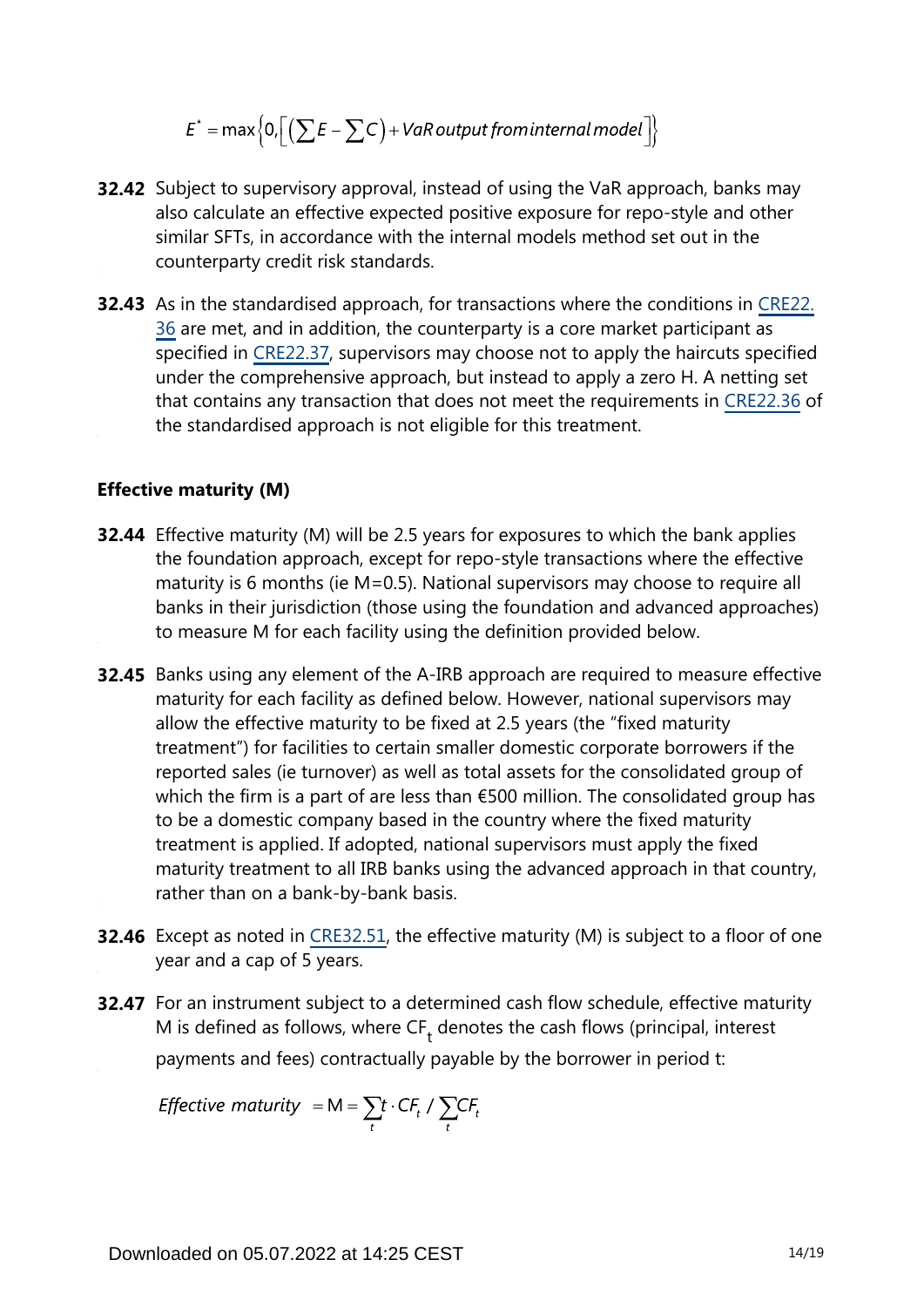#### **32.48**

If a bank is not in a position to calculate the effective maturity of the contracted payments as noted above, it is allowed to use a more conservative measure of M such as that it equals the maximum remaining time (in years) that the borrower is permitted to take to fully discharge its contractual obligation (principal, interest, and fees) under the terms of loan agreement. Normally, this will correspond to the nominal maturity of the instrument.

- **32.49** For derivatives subject to a master netting agreement, the effective maturity is defined as the weighted average maturity of the transactions within the netting agreement. Further, the notional amount of each transaction should be used for weighting the maturity.
- **32.50** For revolving exposures, effective maturity must be determined using the maximum contractual termination date of the facility. Banks must not use the repayment date of the current drawing.
- <span id="page-14-1"></span>**32.51** The one-year floor, set out in [CRE32.46](https://www.bis.org/basel_framework/chapter/CRE/32.htm?tldate=20230101&inforce=20230101&published=20200327#paragraph_CRE_32_20230101_32_46) above, does not apply to certain short-term exposures, comprising fully or nearly-fully collateralised<sup>[3](#page-14-0)</sup> capital marketdriven transactions (ie OTC derivatives transactions and margin lending) and repostyle transactions (ie repos/reverse repos and securities lending/borrowing) with an original maturity of less than one year, where the documentation contains daily remargining clauses. For all eligible transactions the documentation must require daily revaluation, and must include provisions that must allow for the prompt liquidation or setoff of the collateral in the event of default or failure to re-margin. The maturity of such transactions must be calculated as the greater of one-day, and the effective maturity (M, consistent with the definition above), except for transactions subject to a master netting agreement, where the floor is determined by the minimum holding period for the transaction type, as required by [CRE32.54](https://www.bis.org/basel_framework/chapter/CRE/32.htm?tldate=20230101&inforce=20230101&published=20200327#paragraph_CRE_32_20230101_32_54).

#### *Footnotes*

<span id="page-14-0"></span>*[3](#page-14-1)*

*The intention is to include both parties of a transaction meeting these conditions where neither of the parties is systematically undercollateralised.*

- **32.52** The one-year floor, set out in [CRE32.46](https://www.bis.org/basel_framework/chapter/CRE/32.htm?tldate=20230101&inforce=20230101&published=20200327#paragraph_CRE_32_20230101_32_46) above, also does not apply to the following exposures:
	- (1) Short-term self-liquidating trade transactions. Import and export letters of credit and similar transactions should be accounted for at their actual remaining maturity.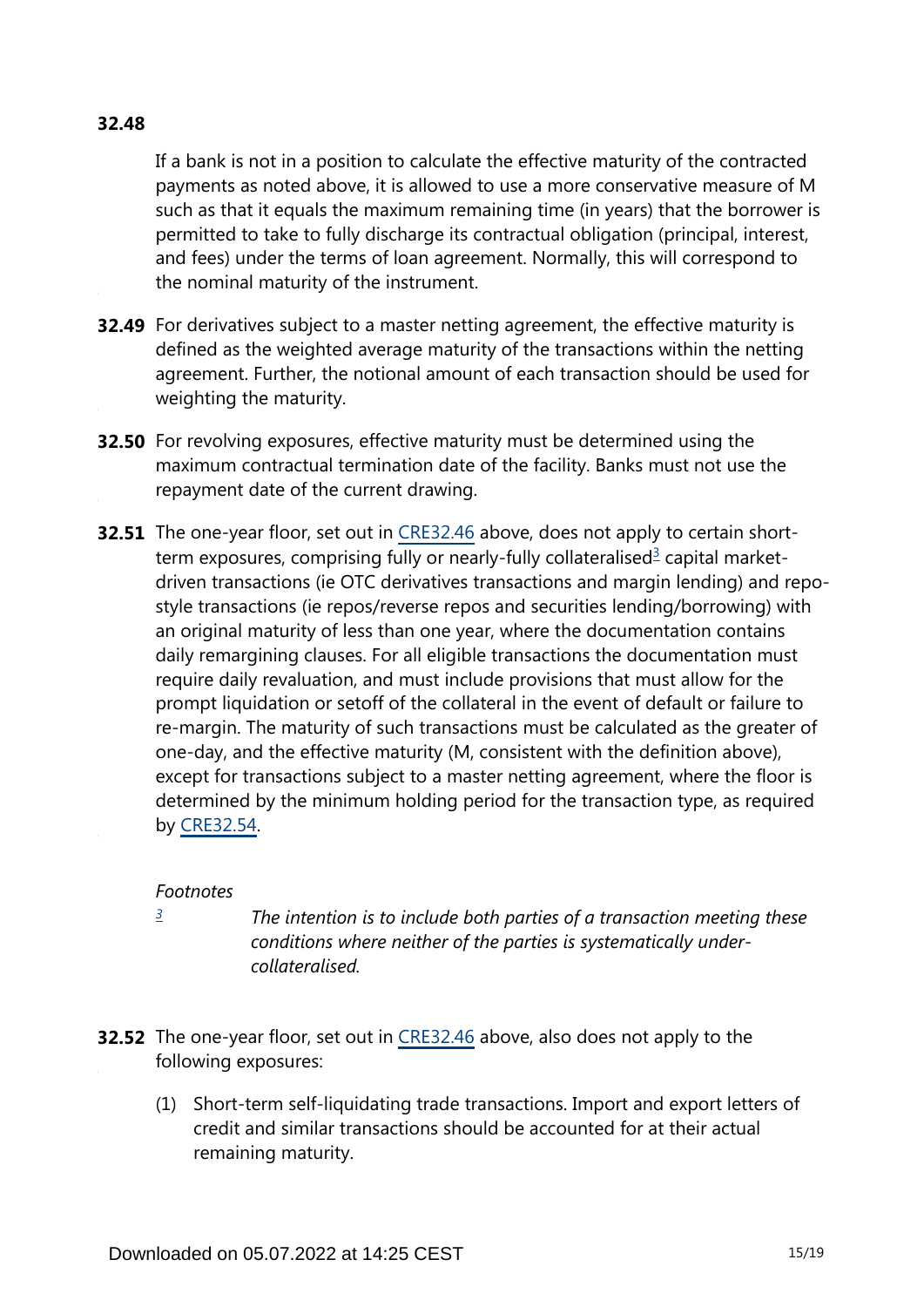- (2) Issued as well as confirmed letters of credit that are short term (ie have a maturity below one year) and self-liquidating.
- **32.53** In addition to the transactions considered in [CRE32.51](https://www.bis.org/basel_framework/chapter/CRE/32.htm?tldate=20230101&inforce=20230101&published=20200327#paragraph_CRE_32_20230101_32_51) above, other short-term exposures with an original maturity of less than one year that are not part of a bank's ongoing financing of an obligor may be eligible for exemption from the one-year floor. After a careful review of the particular circumstances in their jurisdictions, national supervisors should define the types of short-term exposures that might be considered eligible for this treatment. The results of these reviews might, for example, include transactions such as:
	- (1) Some capital market-driven transactions and repo-style transactions that might not fall within the scope of [CRE32.51](https://www.bis.org/basel_framework/chapter/CRE/32.htm?tldate=20230101&inforce=20230101&published=20200327#paragraph_CRE_32_20230101_32_51).
	- (2) Some trade finance transactions that are not exempted by [CRE32.52.](https://www.bis.org/basel_framework/chapter/CRE/32.htm?tldate=20230101&inforce=20230101&published=20200327#paragraph_CRE_32_20230101_32_52)
	- (3) Some exposures arising from settling securities purchases and sales. This could also include overdrafts arising from failed securities settlements provided that such overdrafts do not continue more than a short, fixed number of business days.
	- (4) Some exposures arising from cash settlements by wire transfer, including overdrafts arising from failed transfers provided that such overdrafts do not continue more than a short, fixed number of business days.
	- (5) Some exposures to banks arising from foreign exchange settlements.
	- (6) Some short-term loans and deposits.
- **32.54** For transactions falling within the scope of [CRE32.51](https://www.bis.org/basel_framework/chapter/CRE/32.htm?tldate=20230101&inforce=20230101&published=20200327#paragraph_CRE_32_20230101_32_51) subject to a master netting agreement, the effective maturity is defined as the weighted average maturity of the transactions. A floor equal to the minimum holding period for the transaction type set out in [CRE22.57](https://www.bis.org/basel_framework/chapter/CRE/22.htm?tldate=20230101&inforce=20230101&published=20201126#paragraph_CRE_22_20230101_22_57) of the standardised approach will apply to the average. Where more than one transaction type is contained in the master netting agreement a floor equal to the highest holding period will apply to the average. Further, the notional amount of each transaction should be used for weighting maturity.
- **32.55** Where there is no explicit definition, the effective maturity (M) assigned to all exposures is set at 2.5 years unless otherwise specified in [CRE32.44](https://www.bis.org/basel_framework/chapter/CRE/32.htm?tldate=20230101&inforce=20230101&published=20200327#paragraph_CRE_32_20230101_32_44).

#### **Treatment of maturity mismatches**

**32.56** The treatment of maturity mismatches under IRB is identical to that in the standardised approach (see [CRE22.10](https://www.bis.org/basel_framework/chapter/CRE/22.htm?tldate=20230101&inforce=20230101&published=20201126#paragraph_CRE_22_20230101_22_10) to [CRE22.14\)](https://www.bis.org/basel_framework/chapter/CRE/22.htm?tldate=20230101&inforce=20230101&published=20201126#paragraph_CRE_22_20230101_22_14).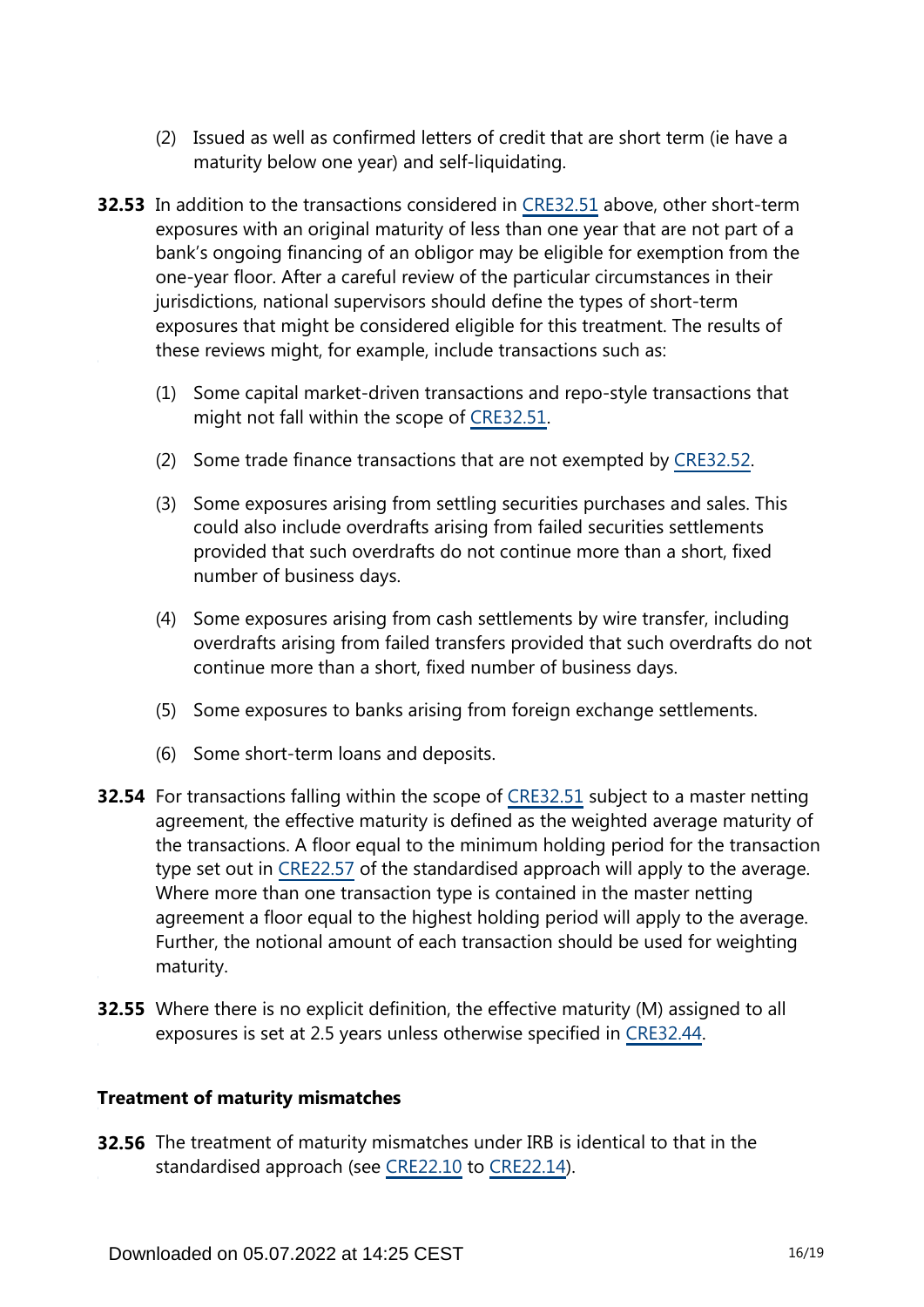# **Risk components for retail exposures**

**32.57** This section, [CRE32.57](https://www.bis.org/basel_framework/chapter/CRE/32.htm?tldate=20230101&inforce=20230101&published=20200327#paragraph_CRE_32_20230101_32_57) to [CRE32.67](https://www.bis.org/basel_framework/chapter/CRE/32.htm?tldate=20230101&inforce=20230101&published=20200327#paragraph_CRE_32_20230101_32_67), sets out the calculation of the risk components for retail exposures. In the case of an exposure that is guaranteed by a sovereign, the floors that apply to the risk components do not apply to that part of the exposure covered by the sovereign guarantee (ie any part of the exposure that is not covered by the guarantee is subject to the relevant floors).

## **Probability of default (PD) and loss given default (LGD)**

**32.58** For each identified pool of retail exposures, banks are expected to provide an estimate of the PD and LGD associated with the pool, subject to the minimum requirements as set out in [CRE36](https://www.bis.org/basel_framework/chapter/CRE/36.htm?tldate=20230101&inforce=20230101&published=20200327). Additionally, the PD for retail exposures is the greater of: (i) the one-year PD associated with the internal borrower grade to which the pool of retail exposures is assigned; and (ii) 0.1% for qualifying revolving retail exposure (QRRE) revolvers (see [CRE30.24](https://www.bis.org/basel_framework/chapter/CRE/30.htm?tldate=20230101&inforce=20230101&published=20200327#paragraph_CRE_30_20230101_30_24) for the definition of QRRE revolvers) and 0.05% for all other exposures. The LGD for each exposure that is used as input into the risk weight formula and the calculation of expected loss must not be less than the parameter floors indicated in the table below:

| Type of exposure                    | <b>Unsecured</b> | Secured                                                                                                            |
|-------------------------------------|------------------|--------------------------------------------------------------------------------------------------------------------|
| Mortgages                           | Not applicable   | 5%                                                                                                                 |
| QRRE (transactors and<br>revolvers) | 50%              | Not applicable                                                                                                     |
| Other retail                        | 30%              | Varying by collateral type:                                                                                        |
|                                     |                  | 0% financial<br>10% receivables<br>10% commercial or residential<br>$\bullet$<br>real estate<br>15% other physical |

LGD parameter floors for retail exposures

**32.59** Regarding the LGD parameter floors set out in the table above, the LGD floors for partially secured exposures in the "other retail" category should be calculated according to the formula set out in [CRE32.17.](https://www.bis.org/basel_framework/chapter/CRE/32.htm?tldate=20230101&inforce=20230101&published=20200327#paragraph_CRE_32_20230101_32_17) The LGD floor for residential mortgages is fixed at 5%, irrespective of the level of collateral provided by the property.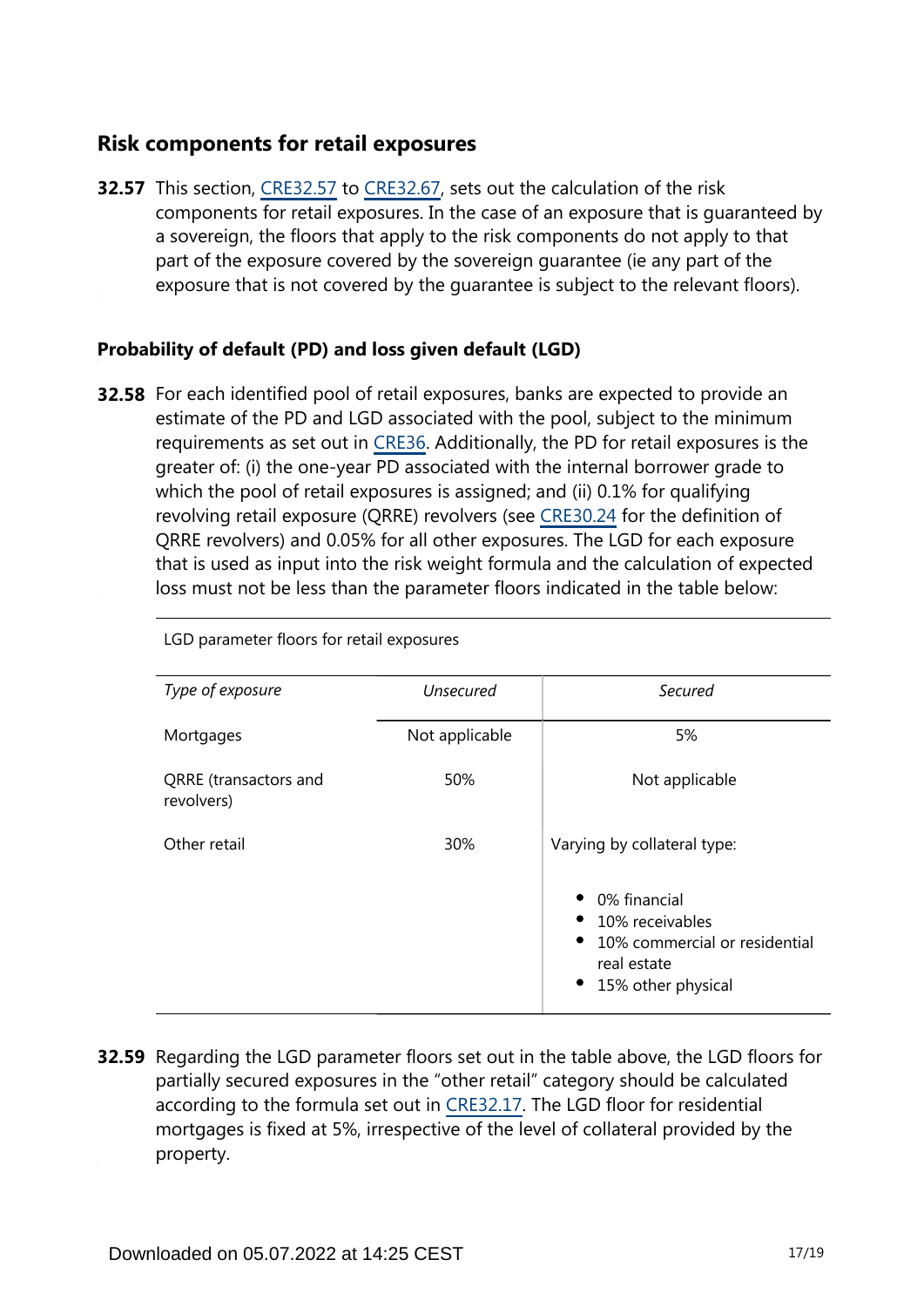#### **Recognition of guarantees and credit derivatives**

- **32.60** Banks may reflect the risk-reducing effects of guarantees and credit derivatives, either in support of an individual obligation or a pool of exposures, through an adjustment of either the PD or LGD estimate, subject to the minimum requirements in [CRE36.100](https://www.bis.org/basel_framework/chapter/CRE/36.htm?tldate=20230101&inforce=20230101&published=20200327#paragraph_CRE_36_20230101_36_100) to [CRE36.111](https://www.bis.org/basel_framework/chapter/CRE/36.htm?tldate=20230101&inforce=20230101&published=20200327#paragraph_CRE_36_20230101_36_111). Whether adjustments are done through PD or LGD, they must be done in a consistent manner for a given guarantee or credit derivative type. In case the bank applies the standardised approach to direct exposures to the guarantor it may only recognise the guarantee by applying the standardised approach risk weight to the covered portion of the exposure.
- **32.61** Consistent with the requirements outlined above for corporate and bank exposures, banks must not include the effect of double default in such adjustments. The adjusted risk weight must not be less than that of a comparable direct exposure to the protection provider. Consistent with the standardised approach, banks may choose not to recognise credit protection if doing so would result in a higher capital requirement.

#### **Exposure at default (EAD)**

- **32.62** Both on- and off-balance sheet retail exposures are measured gross of specific provisions or partial write-offs. The EAD on drawn amounts should not be less than the sum of: (i) the amount by which a bank's regulatory capital would be reduced if the exposure were written-off fully; and (ii) any specific provisions and partial write-offs. When the difference between the instrument's EAD and the sum of (i) and (ii) is positive, this amount is termed a discount. The calculation of risk-weighted assets is independent of any discounts. Under the limited circumstances described in [CRE35.4,](https://www.bis.org/basel_framework/chapter/CRE/35.htm?tldate=20230101&inforce=20230101&published=20200327#paragraph_CRE_35_20230101_35_4) discounts may be included in the measurement of total eligible provisions for purposes of the EL-provision calculation set out in chapter [CRE35.](https://www.bis.org/basel_framework/chapter/CRE/35.htm?tldate=20230101&inforce=20230101&published=20200327)
- **32.63** On-balance sheet netting of loans and deposits of a bank to or from a retail customer will be permitted subject to the same conditions outlined in [CRE22.68](https://www.bis.org/basel_framework/chapter/CRE/22.htm?tldate=20230101&inforce=20230101&published=20201126#paragraph_CRE_22_20230101_22_68) and [CRE22.69](https://www.bis.org/basel_framework/chapter/CRE/22.htm?tldate=20230101&inforce=20230101&published=20201126#paragraph_CRE_22_20230101_22_69) of the standardised approach. The definition of commitment is the same as in the standardised approach, as set out in [CRE20.94](https://www.bis.org/basel_framework/chapter/CRE/20.htm?tldate=20230101&inforce=20230101&published=20201126#paragraph_CRE_20_20230101_20_94). Banks must use their own estimates of EAD for undrawn revolving commitments to extend credit, purchase assets or issue credit substitutes provided the exposure is not subject to a CCF of 100% in the standardised approach (see [CRE20.92](https://www.bis.org/basel_framework/chapter/CRE/20.htm?tldate=20230101&inforce=20230101&published=20201126#paragraph_CRE_20_20230101_20_92)) and the minimum requirements in [CRE36.89](https://www.bis.org/basel_framework/chapter/CRE/36.htm?tldate=20230101&inforce=20230101&published=20200327#paragraph_CRE_36_20230101_36_89) to [CRE36.99](https://www.bis.org/basel_framework/chapter/CRE/36.htm?tldate=20230101&inforce=20230101&published=20200327#paragraph_CRE_36_20230101_36_99) are satisfied. Foundation approach CCFs must be used for all other off-balance sheet items (for example, undrawn nonrevolving commitments), and must be used where the minimum requirements for own estimates of EAD are not met.